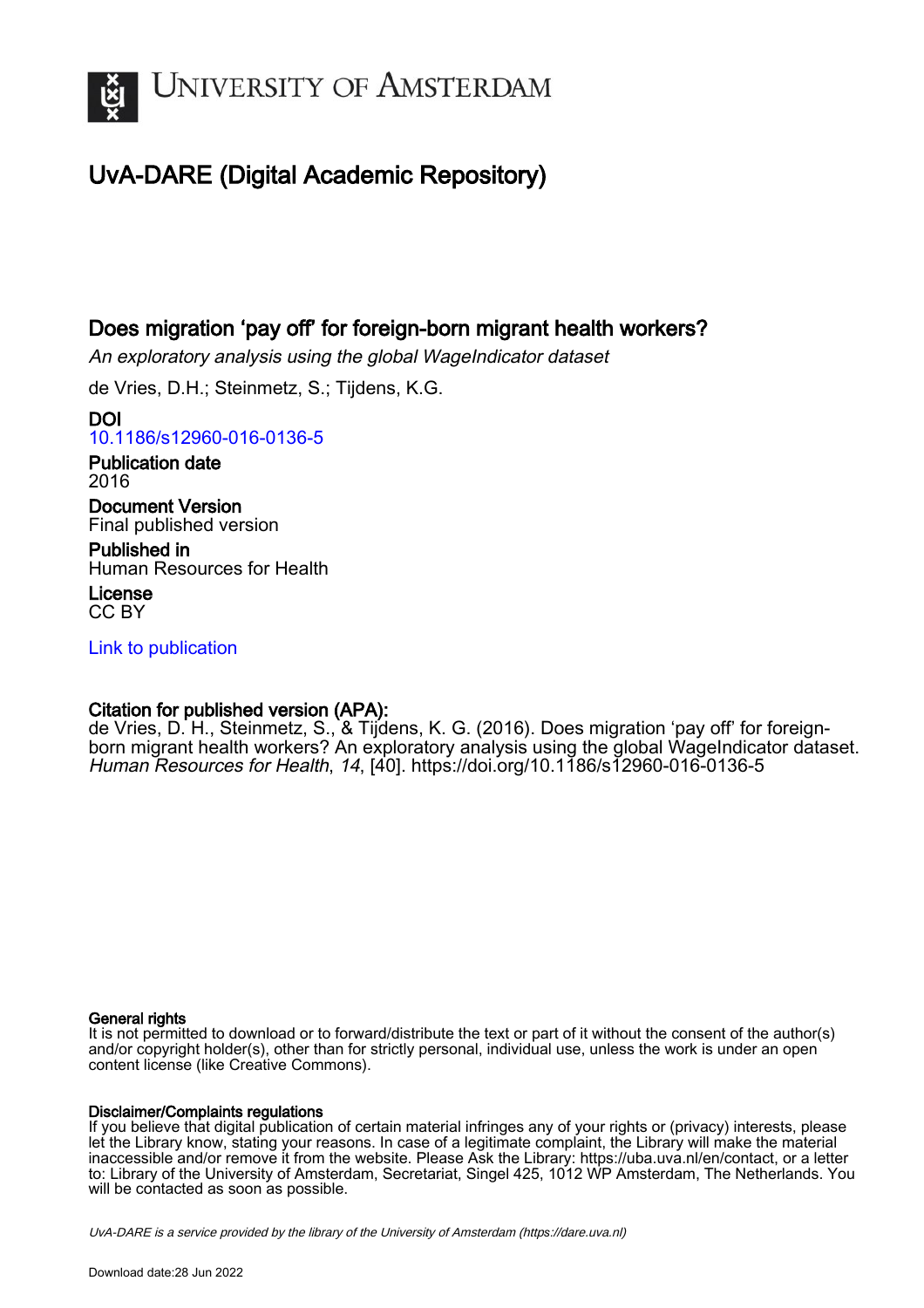# **RESEARCH RESEARCH** *CONSTRUCTER ACCESS*



Does migration 'pay off' for foreign-born migrant health workers? An exploratory analysis using the global WageIndicator dataset

Daniel H. de Vries<sup>1\*</sup>, Stephanie Steinmetz<sup>2</sup> and Kea G. Tijdens<sup>3</sup>

# Abstract

**Background:** This study used the global WageIndicator web survey to answer the following research questions: (RQ1) What are the migration patterns of health workers? (RQ2) What are the personal and occupational drivers of migration? (RQ3) Are foreign-born migrant health workers discriminated against in their destination countries?

Methods: Of the unweighted data collected in 2006–2014 from health workers aged 15–64 in paid employment, 7.9 % were on migrants ( $N = 44,394$ ; 36 countries). To answer RQ1, binary logistic regression models were applied to the full sample. To answer RQ2, binary logistic regression was used to compare data on migrants with that on native respondents from the same source countries, a condition met by only four African countries ( $N = 890$ ) and five Latin American countries ( $N = 6356$ ). To answer RQ3, a multilevel analysis was applied to the full sample to take into account the nested structure of the data  $(N = 33,765)$  individual observations nested within 31 countries).

Results: RQ1: 57 % migrated to a country where the same language is spoken, 33 % migrated to neighbouring countries and 21 % migrated to former colonizing countries. Women and nurses migrated to neighbouring countries, nurses and older and highly educated workers to former colonizing countries and highly educated health workers and medical doctors to countries that have a language match. RQ2: In the African countries, nurses more often out-migrated compared to other health workers; in the Latin American countries, this is the case for doctors. Out-migrated health workers earn more and work fewer hours than comparable workers in source countries, but only Latin American health workers reported a higher level of life satisfaction. RQ3: We did not detect discrimination against migrants with respect to wages and occupational status. However, there seems to be a small wage premium for the group of migrants in other healthcare occupations. Except doctors, migrant health workers reported a lower level of life satisfaction.

**Conclusions:** Migration generally seems to 'pay off' in terms of work and labour conditions, although accrued benefits are not equal for all cadres, regions and routes. Because the WageIndicator survey is a voluntary survey, these findings are exploratory rather than representative.

Keywords: Migration, Health worker, Routes, Drivers, Discrimination, Wages, WageIndicator

\* Correspondence: [d.h.devries@uva.nl](mailto:d.h.devries@uva.nl) <sup>1</sup>

Full list of author information is available at the end of the article



© 2016 The Author(s). Open Access This article is distributed under the terms of the Creative Commons Attribution 4.0 International License [\(http://creativecommons.org/licenses/by/4.0/](http://creativecommons.org/licenses/by/4.0/)), which permits unrestricted use, distribution, and reproduction in any medium, provided you give appropriate credit to the original author(s) and the source, provide a link to the Creative Commons license, and indicate if changes were made. The Creative Commons Public Domain Dedication waiver [\(http://creativecommons.org/publicdomain/zero/1.0/](http://creativecommons.org/publicdomain/zero/1.0/)) applies to the data made available in this article, unless otherwise stated.

<sup>&</sup>lt;sup>1</sup>Department of Anthropology, University of Amsterdam, Amsterdam, The Netherlands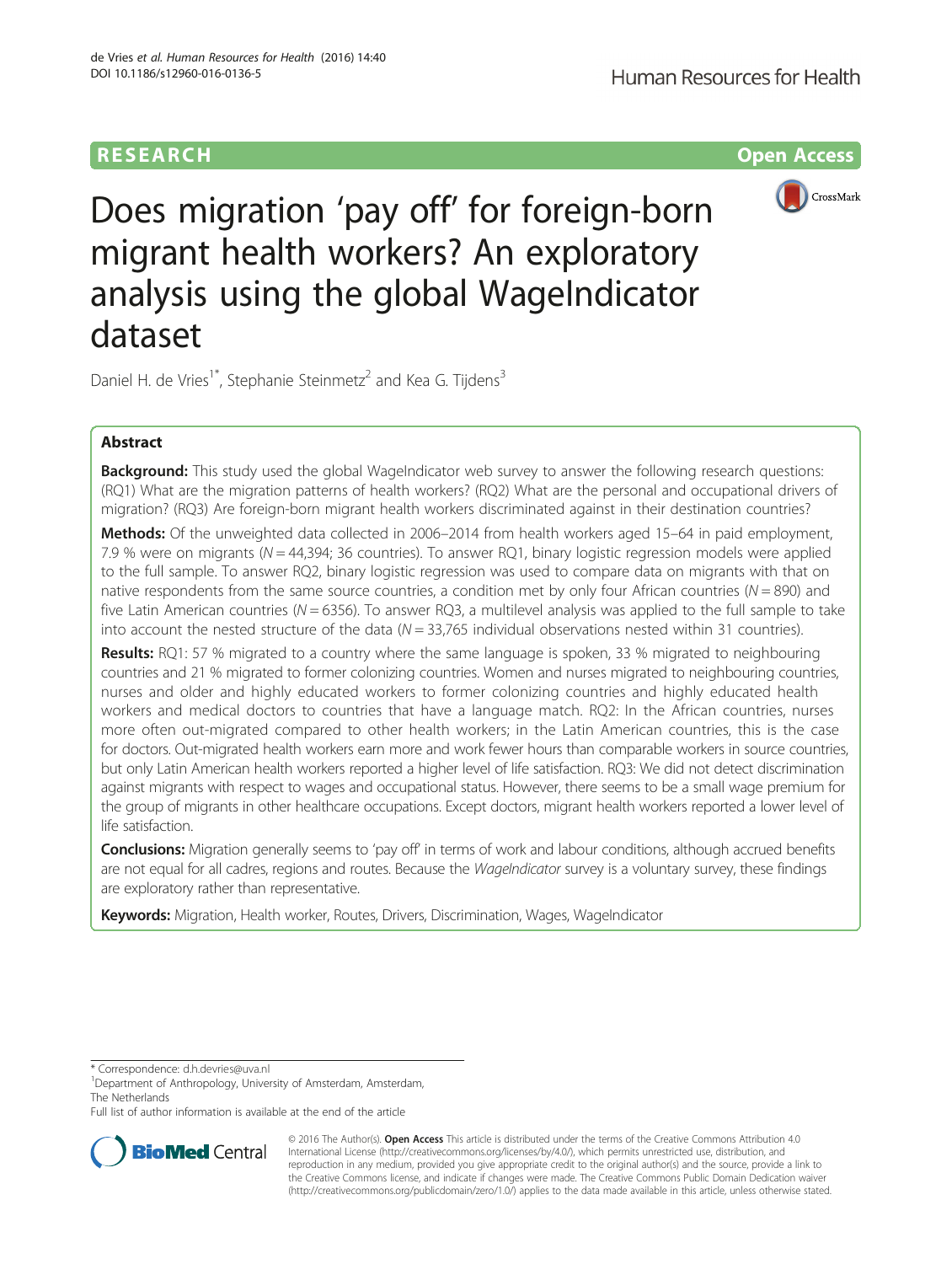### Background

### Study aim

The chronic worldwide shortage of some 2.4 million physicians, nurses and midwives, and 2 million pharmacists and other paramedical workers, has in the past two decades led to an increase in the international migration of human resources for health [\[1](#page-14-0)]. Hagopian et al. estimated that the number of physicians migrating to the United States of America from Nigeria and Ghana increased by more than 1000 % between 1981 and 2002 [[2\]](#page-14-0). Since the 1979 landmark study by Meja et al., concern with this flow has focused on the impact of health worker brain-drain for source (sending) countries, the commercialization of migratory routes and the ethics of international recruitment (e.g. training cost shouldered by low income countries) [[3](#page-14-0)–[5\]](#page-14-0). These concerns have overshadowed the question whether foreign-born migrant health workers are actually better off outside their own countries [\[6](#page-14-0)–[8\]](#page-14-0), probably because benefits are often presumed to be self-evident.

Research on the net benefits of international migration for health workers, however, is predominantly based on generalized and anecdotal information, with statistics comparing only a handful of countries on a limited number of variables [\[9\]](#page-14-0). To establish whether migration 'pays off' for foreign-born health workers, micro-level data from source and destination countries are required. Not only are data needed on experiences in the destination country for different cadres regarding a number of job-related factors but these data also have to be evaluated relative to the conditions of peers in source countries [\[10](#page-14-0)]. Whereas discrimination analyses can still rely on data on one or a few destination countries, analyses of global migration require micro-data from a large number of countries. Ideally, these analyses require representative multi-country survey data, but such surveys are available only to a limited extent. For example, the World Values Survey database does not contain data on respondents' earnings—a main driver of migration—or country of birth.

In this study, we relied on the data of the nonprobability-based multi-country WageIndicator web survey on work and wages to answer the question whether migration pays off for foreign-born health workers. We defined 'pay off' in terms of wages, working hours, and life and job satisfaction compared to peers in the country of birth. We also explored potential wage discrimination compared to peers in the country of destination. In addition, we used the dataset to explore the migratory routes taken. Although the data are not representative and these results can only be perceived as explorative, the clear benefit of using the WageIndicator is that it provides detailed data on all variables needed to model and explore global patterns of human resources for health [[11, 12\]](#page-14-0).

# The benefits and challenges of migration

Migrant health workers are thought to benefit from migration as a result of increased remuneration and benefits [[10](#page-14-0), [13](#page-14-0)–[15\]](#page-14-0), professional development and continuing education [\[7](#page-14-0), [10](#page-14-0), [16](#page-14-0)–[18](#page-14-0)] and better working conditions, including flexible scheduling and shift rotation, safe working environments, team support and job security [[10](#page-14-0), [19](#page-14-0)]. Migrants are said to have more autonomy and involvement in decision making [[10\]](#page-14-0) and a lighter workload [[20](#page-14-0)]. In addition, migrants enhance their professional ability to provide quality care and a commitment to excellence, and feel valued as health professionals by management and peers [\[10\]](#page-14-0). Finally, migrants are said to have an enhanced quality of life and diverse cultural experiences [\[5](#page-14-0), [19](#page-14-0), [20](#page-14-0)], including opportunities to join previously migrated family members [\[20\]](#page-14-0) and, last but not least, the ability to send significant remittances back home [[19, 21\]](#page-14-0).

Despite this, migration also has a darker side. For example, the British Royal College of Nurses reported that a common experience among overseas nurses is a lack of recognition of their skills and previous experience, leading to a feeling that their competence as nurses is being questioned [\[22\]](#page-14-0). Tregunno noted that migration is not uncommonly experienced as a 'U-turn' from clinical expert to cultural novice when health workers enter practice in their adopted country [[23\]](#page-14-0). These experiences may lead to relatively more code violations resulting from difficulties in the delivery of safe and ethical care [[23, 24](#page-14-0)], problems dealing with more demanding patients and patients' families (e.g. informed consent), and language issues [\[25](#page-14-0), [26\]](#page-14-0). Many migrant health workers complain that managers and colleagues behave inappropriately towards them and report incidents of bullying, racism and a lack of professionalism [[9, 27](#page-14-0), [28](#page-14-0)]. Aboderin documented the way in which migrant nurses in the UK perceive a lack of respect and pressure to perform menial tasks from colleagues who typically view them as 'economic migrants', while being subjected to more intensive controlling supervision than their colleagues [\[21](#page-14-0)].

Nurses and women are particularly affected by a lack of management once they reach their destination sites [[29\]](#page-14-0). In the context of the popular UK migration path, Adhikari noted that 'while government attention has been focused on managing the flow and being an ethical recruiter, the migrant nurses who are already in the UK have been completely ignored' [\[27](#page-14-0)]. Because of their migrant status, women caregivers in particular are at high risk of abuse and exploitation [[30, 31](#page-14-0)], including sexual advances from patients, patients' family members and doctors while working [[28](#page-14-0)]. Migrants also experience discriminatory labour rights compared to locals [[32\]](#page-14-0), including poor pay, discriminatory conditions of service and in some cases racism [\[9](#page-14-0), [26\]](#page-14-0). As result of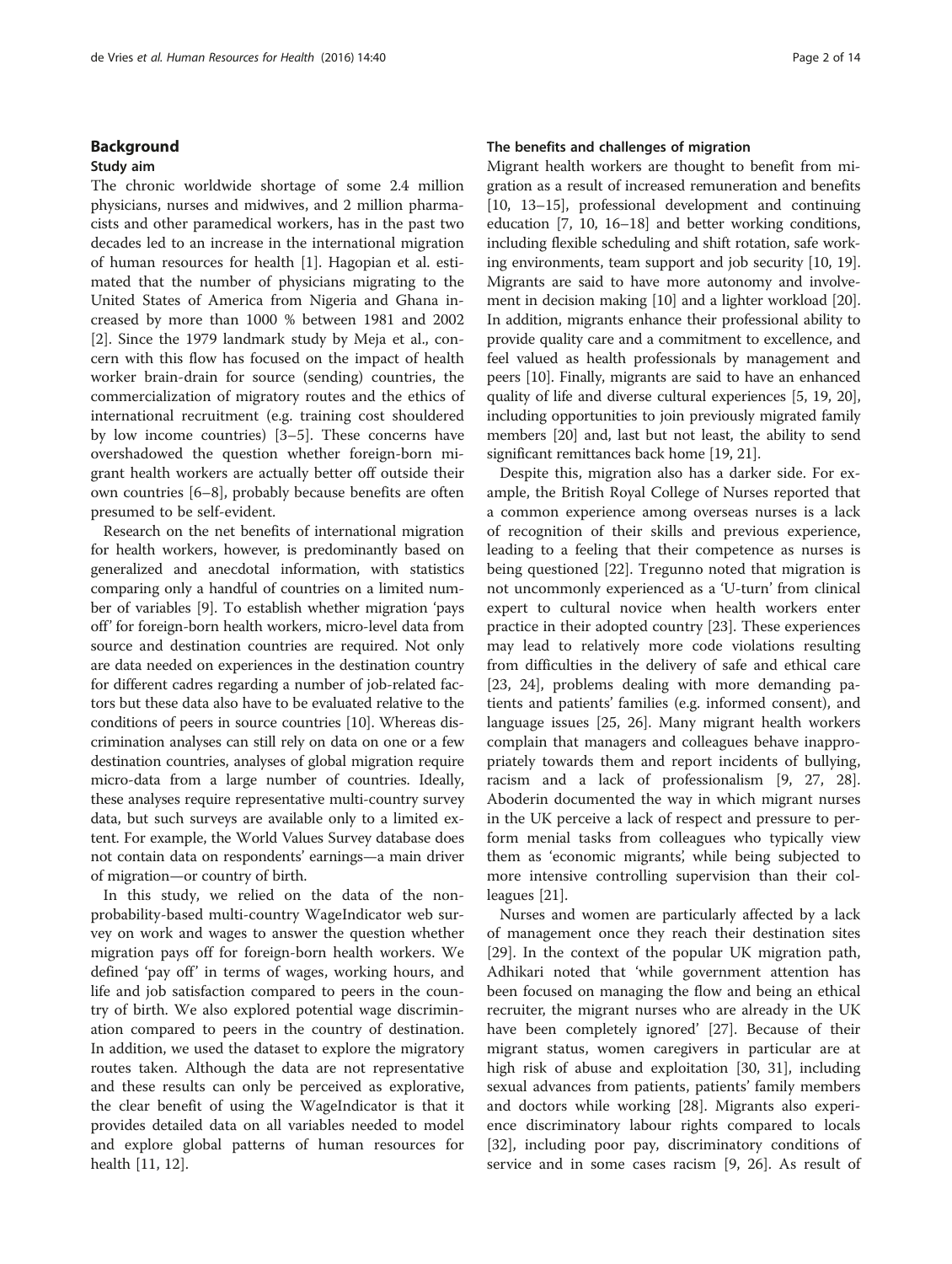licensing problems, many are pushed into the private sector [[27](#page-14-0)] and are typically working below their skill set [[25, 29](#page-14-0), [31](#page-14-0), [33, 34](#page-14-0)] and tied to a job by work permits that limit their ability to look for more suitable positions. Migrant nurses might find that they have been promised more by recruiters than they actually receive, and many recruiters fail to fully explain the higher cost of living in destination countries and the effect it has on the promised salary [\[26\]](#page-14-0). Failure to meet their hopes and expectations causes disappointment and disillusionment, which may lead many to consider onward migration [\[29](#page-14-0)]. Nurses often end up in vulnerable and inappropriate employment, especially when expensive migration brokers are involved. New commercial entry routes, visa uncertainties, loans and other financial challenges can make it harder for nurses to leave [\[27, 35](#page-14-0)]. This can cause emotional distress, feelings of hopelessness and depression; in some cases, it has led to suicide [[28](#page-14-0)].

Considering the potential negative outcomes of migration, one expectation may be that only the most elite within source countries may end up enjoying a positive experience. McElmurry noted that recipient countries are able to select 'the best of the best' from source countries [[26](#page-14-0)]. Findings indicate that those who migrate indeed already have a distinct or privileged social status [[10, 21, 32\]](#page-14-0); they are often young, up-and-coming professionals in whom heavy investments have been made [[36, 37](#page-14-0)]. Two studies have reported that a higher proportion of male nurses had either migrated [[38\]](#page-14-0) or intended to migrate [[10\]](#page-14-0) compared to female nurses. Furthermore, the benefits that migrants accrue are relative to the level of development of source countries [[39\]](#page-14-0) and the level of marginality of regions within those countries (e.g. rural areas) [\[36\]](#page-14-0). For example, Diallo noted that source countries that have a sufficient number of health workers mainly benefit from remittances, while source countries that are losing workers and are already suffering from shortages experience a further decline in working conditions and quality of care [\[40\]](#page-14-0).

The migratory routes that these migrants typically take are not entirely random but are influenced by historical and colonial ties between countries that facilitate migration and buffer against negative influences [\[28](#page-14-0)]. However, some have argued that as a result of globalization, these ties are loosening as destination countries become more utilitarian in encouraging migration primarily on the basis of economic requirements [[7, 41\]](#page-14-0). This has shifted attention to the influence of more complex global care chains that include, for example, networks of colleagues already abroad [[9, 20](#page-14-0), [28](#page-14-0)]. Migration is often facilitated by mutually beneficial cross-border exchanges between neighbouring countries. This helps to overcome cultural and institutional differences, such as language differences or difficulties harmonizing titles and degrees

[[14, 42\]](#page-14-0). Nurse migration has been described as a 'carousel' rather than a simple south to north flow, including movement from the public to the private sector, from rural to urban locations and between multiple transnational destinations [[43\]](#page-14-0).

#### Research questions and hypotheses

Based on the above review of factors that may influence successful migration, three main research questions were defined:

RQ1: What are the migration patterns of health workers? Here, we identified whether migration patterns are predominantly shaped by:

- a. Similar languages in the source and destination countries;
- b. Source and destination countries bordering each other; and/or
- c. Source and destination countries having a previous colonial relationship.

RQ2: What are the personal and occupational drivers of migration of health workers? Here, we explored:

- a. Whether the most qualified health workers migrate, by comparing the personal characteristics of out-migrated health workers with those of health workers in their respective source countries; and
- b. Whether migration pays off in terms of wages, working hours, and life and job satisfaction, by comparing the characteristics of out-migrated health workers with those of health workers in their respective source countries.

RQ3: Are foreign-born migrant health workers discriminated against in their destination countries? Here, we investigated:

- a. Whether these migrants suffer downward mobility, by exploring whether they end up in lower paid healthcare occupations even when they have the same qualifications as native health workers;
- b. Whether these migrants suffer pay discrimination, by exploring whether they receive lower wages or have longer working hours than native health workers in the same healthcare occupations; and
- c. Whether these migrants report an overall lower level of work and life satisfaction than native health workers.

# Methods

# Data

The WageIndicator web survey is posted continuously on national WageIndicator websites [\(www.wageindicator.org](http://www.wageindicator.org)).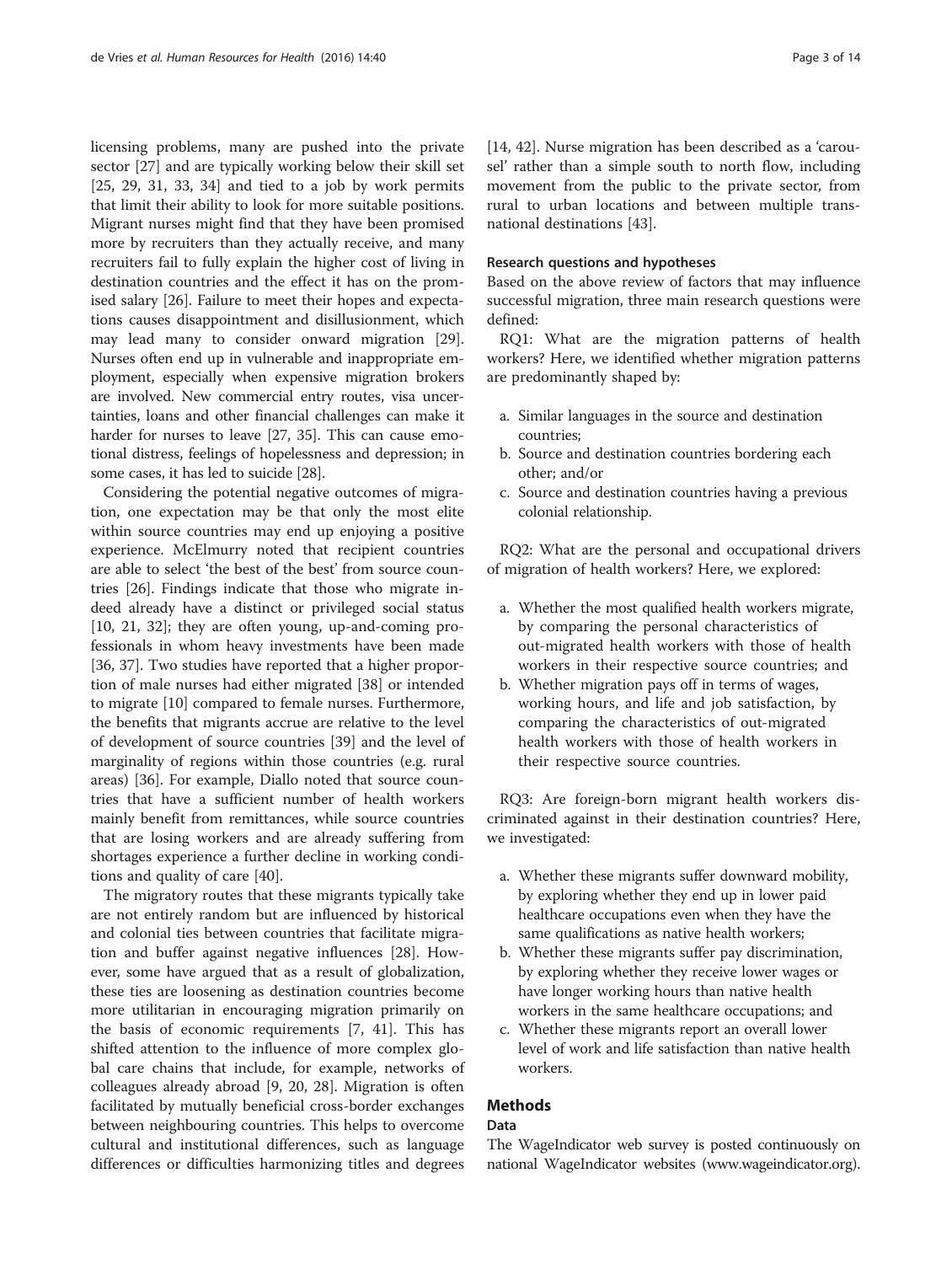<span id="page-4-0"></span>The first WageIndicator website was launched in the Netherlands in 2001. Today, it is operational in 85 countries and receives millions of visitors (25 million in 2014). The websites provide job-related content, information on labour laws and minimum wages, wages of celebrities and a free 'salary check' (i.e. average wages based on the web survey). In reciprocation for this free information, web visitors are asked to complete a questionnaire and are encouraged to do so by being offered the chance to win a lottery. The questionnaire is posted continuously on the national websites and uses the same survey questions across countries. The questionnaire is in the national language(s), adapted to the specific country, and covers a wide range of work- and wagerelated subjects as well as socio-demographics. The number of respondents in each country depends on the number of web visitors and thus varies substantially across countries.

To obtain a sufficient number of observations, we pooled the survey data collected between 2006 and 2014. All analyses were controlled for year of survey. We restricted the dataset to workers in healthcare, defined using the International Standard Classification of Occupations (ISCO–08). This resulted in a list of 20 occupations (see Additional file [1](#page-13-0)). We further restricted the dataset to workers in healthcare and social services (NACE industry classification sector Q), plus those working in a healthcare occupation in education, the public sector and commercial industries (NACE sectors M, O, P). The reason for this broad scope is that people in healthcare occupations do not only work in the healthcare sector. For example, community health workers are predominantly employed in the public sector and health education professionals in the education sector. In this article, we use the term 'healthcare occupations' for the selected group of workers.

We then limited our sample to respondents in paid employment, either as employees, temporary agency workers, self-employed individuals or apprentices, and to respondents aged 15–64 years. Further, we selected respondents who provided a valid answer to the survey question 'Were you born in [COUNTRY OF SURVEY]?' (Y/N), which allowed us to create a binary variable for migrant versus native workers. If not born in the country of survey (country of residence), a follow-up question asked 'In which country were you born?' Unfortunately, no information was available on countries of residence other than county of birth and current country of residence, or on the length of residency in the country of birth. Finally, given that sample sizes varied widely across countries, only countries with at least 50 valid observations were included.

After these selections, a total number of observations  $N = 44,394$  from 36 countries remained (see Additional file [2](#page-13-0) (a and b) for sample sizes broken down by country and year of survey). In this sample, 7.9 % of the respondents were classified as migrants. The country of birth is missing for a minor group of these migrants, but for 6.6 % the country of birth is known, totalling 164 source countries ( $N = 2931$ ). To answer the three research questions, we made different selections from the sample; this is explained in more detail in the 'Operationalization and analytical strategy' section.

With respect to the problem of sample bias due to the voluntary nature of the data collection, we addressed the issue of whether some type of post-survey adjustment could to some extent correct for biases related to core sociodemographic variables [\[44, 45](#page-14-0)]. In the case of the WageIndicator data, several studies have shown that most web samples deviated to some extent from representative reference samples with regard to the common variables of age, gender and education [[46](#page-14-0)–[50](#page-14-0)]. It has also been shown that the sample bias differs tremendously across countries, with higher selectivity in countries with lower Internet penetration rates and growth [\[51](#page-14-0)].

To deal with this problem, we considered various adjustment techniques (e.g. post-stratification weighting and propensity score adjustment), but also here the results remain inconclusive regarding the efficiency of the weights. For instance, in a previous study focusing on three European countries, we investigated the bias in the healthcare labour force and the possibility of simple post-stratification weights by comparing our sample with Eurostat's labour force data for the years 2008 to 2012 (NLD until 2011) [\[52\]](#page-14-0). The comparison showed that, in all countries and in all years, the age group 20–49 was overrepresented in the web survey for both sexes, whereas the age group 50–59 was underrepresented. Moreover, the implementation of proportional weights did not change the outcome greatly.

Due to the rather inconclusive results regarding the efficiency of post-survey adjustment methods, and the fact that we lacked representative reference surveys that could be used for weighting for all included countries, we decided to use the unweighted data and consider the results as exploratory rather than representative.

#### Operationalization and analytical strategy

The purpose of research question 1 was to identify whether migration patterns are shaped by language matches, neighbouring countries or former colonizing countries. For this, the full sample was restricted to migrants with a known country of birth  $(N = 2931)$ . Three binary dependent variables were created to compare the 164 source countries and the 36 survey countries with respect to: (a) their native language(s) and the lingua franca of both countries, indicating a language match in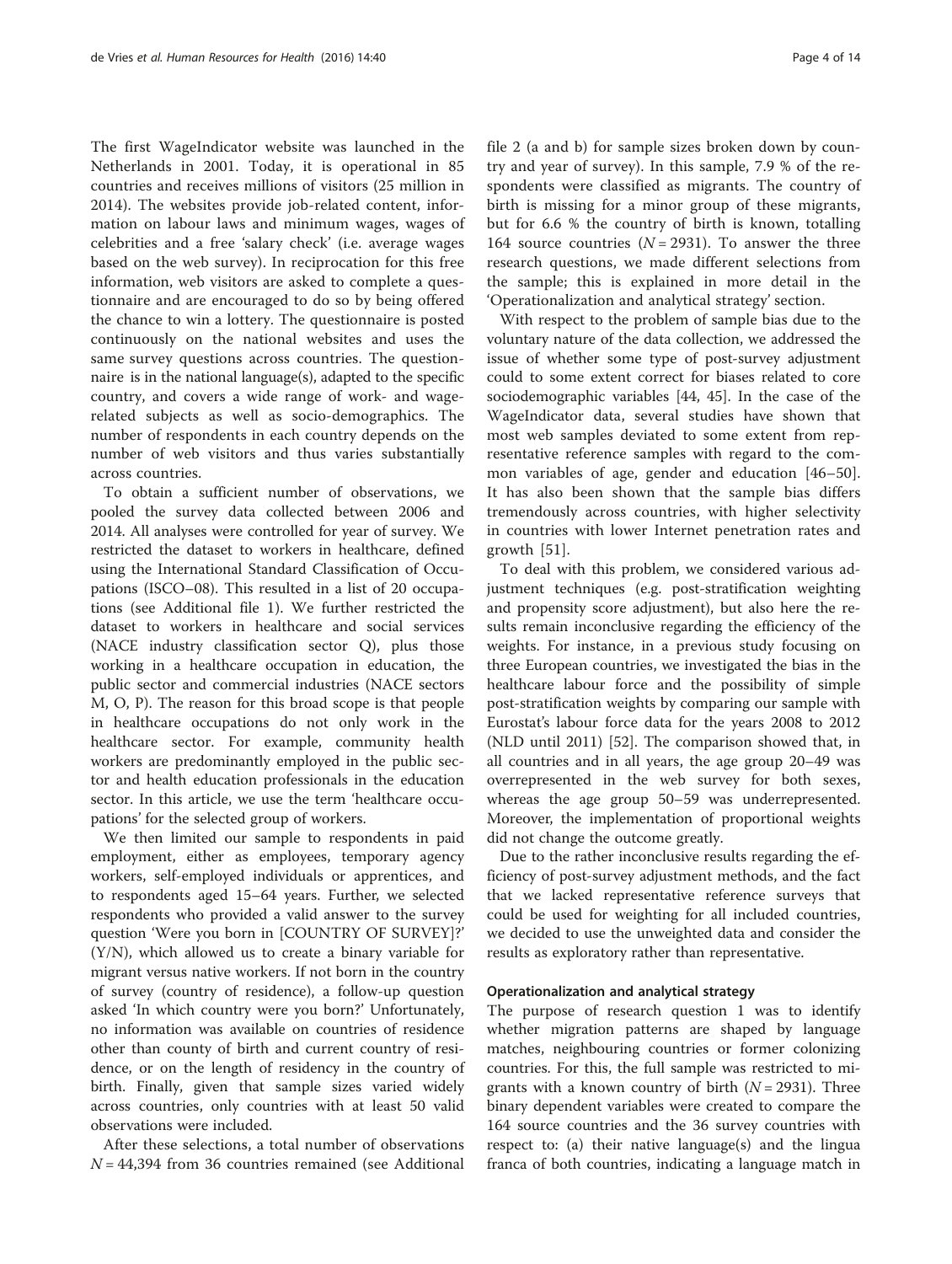the source and destination country  $(1 = yes, 0 = no)$ ; (b) whether source and destination country border each other (using the lists of bordering countries in the CIA World Factbook;  $1 = yes$ ,  $0 = no$ ); and (c) whether source and destination country previously had a colonial relationship (using Wikipedia and historical review papers, previous colonial rulers were identified for source countries,  $1 = yes$ ,  $0 = no$ ). Applying binary logistic regression models, we controlled for gender (ref. male), age (in years), education (based on the internationally recognized standard classification (ISCED 1997) differentiating three categories, i.e. 'low' (ISCED 0–2), 'medium' (ISCED 3–4, ref.) and 'high' (ISCED 5–6)) and two healthcare occupations, namely doctor and nurse (ref. 'other healthcare occupations'). These two occupations were derived from the list of 20 healthcare occupations  $(dotors = 1$  Medical Doctors; nurses = 2 Nursing & Midwifery Professionals plus 13 Nurses & Midwifery Associate Professionals). Slightly more than 40 observations had one or more missing values within these variables, thereby reducing our sample of migrants to  $N =$ 2888. Additional file [3](#page-13-0) shows which job titles are included to classify doctors and nurses according to the ISCO–08 classification.

The purpose of research question 2 was to identify whether the most qualified migrate, by comparing the personal characteristics of migrants with those of the workers in their respective source countries. This analysis required data from countries that had a sufficient number of out-migrated workers and a sufficient number of native workers (a minimum of 10 was required for both types of workers). We identified which of the 164 source countries had the largest groups of migrants. For the analysis, we selected the data on the migrants originating in these countries plus the data on the native respondents in these countries. The condition of 10 observations for both migrants and natives was jointly met by four African countries—Angola, Kenya, South Africa and Zimbabwe—with a total of 890 observations (16 % are out-migrated workers), and five Latin American countries—Argentina, Brazil, Chile, Colombia and Mexico—with 6356 observations (3 % are out-migrated workers). In the next step, we explored whether migration pays off with respect to wages (log-hourly wages), working hours (in 5-h groups) and level of life satisfaction (on a scale from  $1 =$  dissatisfied to  $10 =$  satisfied). s The dependent variable was outmigration  $(1 = yes, 0 = no)$ . Applying binary logistic regression models, we controlled the analysis again for gender, age, education, the purchasing power (PP) standardized hourly wages, and doctors and nurses. Excluding the cases with missing values on either the dependent or the independent variables, the sample sizes varied per analysis, notably for wages ( $N = 688$  for African countries/ $N = 5109$  for Latin American countries); for working hours  $(N = 827$  for African countries/ $N = 6274$  for Latin American countries); and for level of life satisfaction  $(N = 796$  for African countries/ $N = 6093$  for Latin American countries). Note that we restricted the sample to workers in healthcare occupations. We do not know the occupation before migrating. Therefore, the sample does not include out-migrating workers who worked in a healthcare occupation before migrating, but after migrating did not find a job or did not work in healthcare.

The purpose of research question 3 was to identify whether migrants are discriminated against in their destination countries. In this context, we explored three types of discrimination, namely downward mobility (the International Socio-Economic Index (ISEI), scale from  $16$  = lowest status to  $89$  = highest status), lower wages (the PP-standardized hourly wages) and lower level of life satisfaction (scale from  $1 =$  dissatisfied to  $10 =$  satisfied). Applying multilevel analyses (random intercept models), which took into account the nested structure of the data, we controlled again for gender, age, age squared, education, as well as the occupational groups of doctors and nurses. In this analysis, we used the full sample; hence, we used the data from the country of residence for the native workers and the migrant workers in these countries. However, due to missing values, five countries (Angola, Estonia, Guatemala, Kenya and Egypt) had to be excluded, as their total sample size fell below 50 valid observations; consequently, the final sample consisted of  $N = 33,765$  observations at the individual level, nested within 31 countries. Note that no data were available on age at migration or education in the country of birth (only education in the destination country). If respondents were educated in their country of birth, the survey instructed them to tick an equivalent education in the destination country.

## Results

## Migration patterns (RQ1)

In the 36 destination countries, on average almost 10 % of the respondents were migrants, but the proportion varied considerably across countries, as shown by column 3 in Additional file [2.](#page-13-0) For instance, in Angola, Mozambique, Denmark, the United Kingdom and the United States, approximately 20–40 % of health workers are migrants, whereas in Brazil, China, Colombia, Estonia, Finland, Guatemala, Indonesia, South Korea, Mexico, Poland, Slovakia and Egypt, hardly any migrants are health workers. The migrants in the 36 countries surveyed originate in a total of 164 source countries. See columns 5–9 in Additional file [2](#page-13-0) for the five most frequently mentioned source countries per destination country.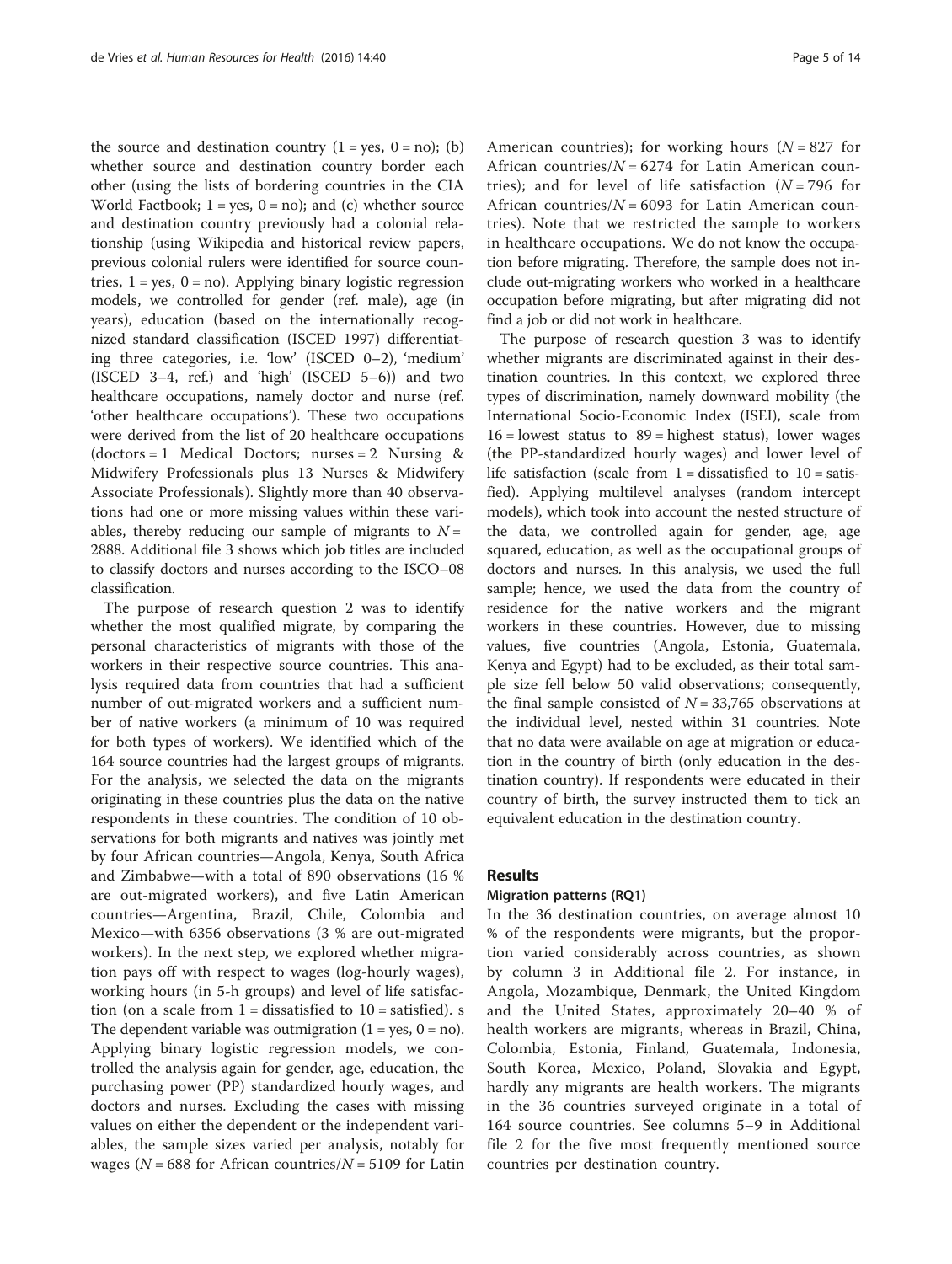Starting with a description of different migration patterns, Table 1 shows that the majority of migrants (57 % in our sample) migrated to a country where the same language is spoken. In particular, there are very high levels of migration between the Portuguese-speaking countries of Angola, Mozambique, Brazil and Portugal (see Additional file [2\)](#page-13-0). To a somewhat lesser extent, migration occurred between neighbouring countries: one third of the study participants migrated to a neighbouring country (see Table 1). Finally, migration is also shaped by previous colonial relationships between the source and destination countries: Table 1 shows that one in five migrants migrated to a former colonizing country.

Turning to multiple analyses in order to test whether these patterns hold when controlled for personal characteristics, the first panel in Table 2 shows that the odds of migrating to a neighbouring country are six times higher for those who migrated to a country where the same language is spoken. Moreover, in comparison to men, women have a 39 % higher chance of migrating to a neighbouring country. In comparison to medium educated individuals, low educated ones have a 44 % lower chance of migrating to a neighbouring country. Occupation does not impact migrating to a neighbouring country.

The second panel shows that the odds of migrating to a country with a language match are six times higher for those migrating from a neighbouring country and nine times higher for those migrating from a former colonizing country. No significant effects are noticed for gender or age. For education, a significant effect can be observed for more highly educated people, indicating that in comparison to medium educated individuals, highly educated people have a 59 % higher chance of migrating to a country with a language match. Significant effects can also be observed for occupations. In comparison to other healthcare occupations, for doctors, the odds of migrating to a country with a language match are 52 % higher, whereas no significant results are found for nurses.

Table 1 Migrants, distributed over eight categories of source versus destination country combinations

|                                          | Different<br>language (%) | Same<br>language (%) | Total<br>(% ) |
|------------------------------------------|---------------------------|----------------------|---------------|
| No colonizer-not-neighbouring<br>country | 31                        | 16                   | 47            |
| No colonizer-neighbouring country        |                           | 25                   | 32            |
| Colonizer-not-neighbouring<br>country    | 5                         | 15                   | 20            |
| Colonizer-neighbouring country           | 0                         |                      |               |
| Total                                    | 43                        | 57                   | 100           |

Source: WageIndicator 2006–2014, selection migrants in healthcare occupations with identified country of birth.  $N = 2888$ , Chi square = 261.05 ( $p = .000$ )

Table 2 Likelihood of migration to a neighbouring country  $(1 = yes, 0 = no)$ , to a country with the same language  $(1 = yes, 0 = no)$ , and to a former colonizer  $(1 = yes, 0 = no)$ , standard errors in brackets

|                              | DV neighbour<br>country | DV same<br>language | DV former<br>colonizer |
|------------------------------|-------------------------|---------------------|------------------------|
|                              | Exp(B)                  | Exp(B)              | Exp(B)                 |
| Neighbour<br>country         |                         | $6.16***$           | $0.06***$              |
|                              |                         | (0.1)               | (0.18)                 |
| Same language                | $6.00***$               |                     | $8.36***$              |
|                              | (0.10)                  |                     | (0.12)                 |
| Former<br>colonizer          | $0.06***$               | $9.36***$           |                        |
|                              | (0.18)                  | (0.12)              |                        |
| Female                       | $1.39***$               | 1.06                | 1.18                   |
|                              | (0.10)                  | (0.10)              | (0.13)                 |
| Age                          | 1.00                    | 1.00                | $1.03***$              |
|                              | (0.00)                  | (0.00)              | (0.00)                 |
| High education               | 0.92                    | $1.59***$           | $0.66***$              |
|                              | (0.11)                  | (0.10)              | (0.13)                 |
| Low education                | $0.56***$               | 1.14                | 1.07                   |
|                              | (0.20)                  | (0.17)              | (0.20)                 |
| Nurse                        | $1.24*$                 | 0.89                | $1.36***$              |
|                              | (0.11)                  | (0.10)              | (0.13)                 |
| Med. doctor                  | 1.03                    | $1.52***$           | 1.30                   |
|                              | (0.14)                  | (0.14)              | (0.17)                 |
| Constant                     | $0.11***$               | $0.14***$           | $0.11***$              |
|                              | (0.29)                  | (0.26)              | (0.31)                 |
| Year controlled<br>2006-2014 | Yes                     | Yes                 | Yes                    |
| Chi square                   | 863.52, df(16) ***      | 793.93, df(16) ***  | 806.80, df(16) ***     |
| $-2$ Log<br>likelihood       | 2831.96                 | 3183.04             | 2162.71                |

Source: WageIndicator 2006-2014, selection migrants in healthcare occupations with identified country of birth.  $N = 2904$ , reference categories: middle education, all other healthcare occupations; year 2006 \*Significant at 10 %; \*\*significant at 5 %; \*\*\*significant at 1 %

Finally, the third panel in Table 2 shows the results for migrating to a former colonizing country. While the odds of migrating to a former colonizing country are 94 % lower for those who migrated from a neighbouring country, they are eight times higher for those who migrated from a country where the same language is spoken. Moreover, the results indicate that with each increase in age by 1 year, the odds of migrating to a former colonizing country are 3 % higher. In comparison to medium educated people, highly educated individuals have a 34 % lower chance of migrating to a former colonizing country. Finally, in comparison to other healthcare occupations, the odds of nurses migrating to a former colonizing country are 36 % higher.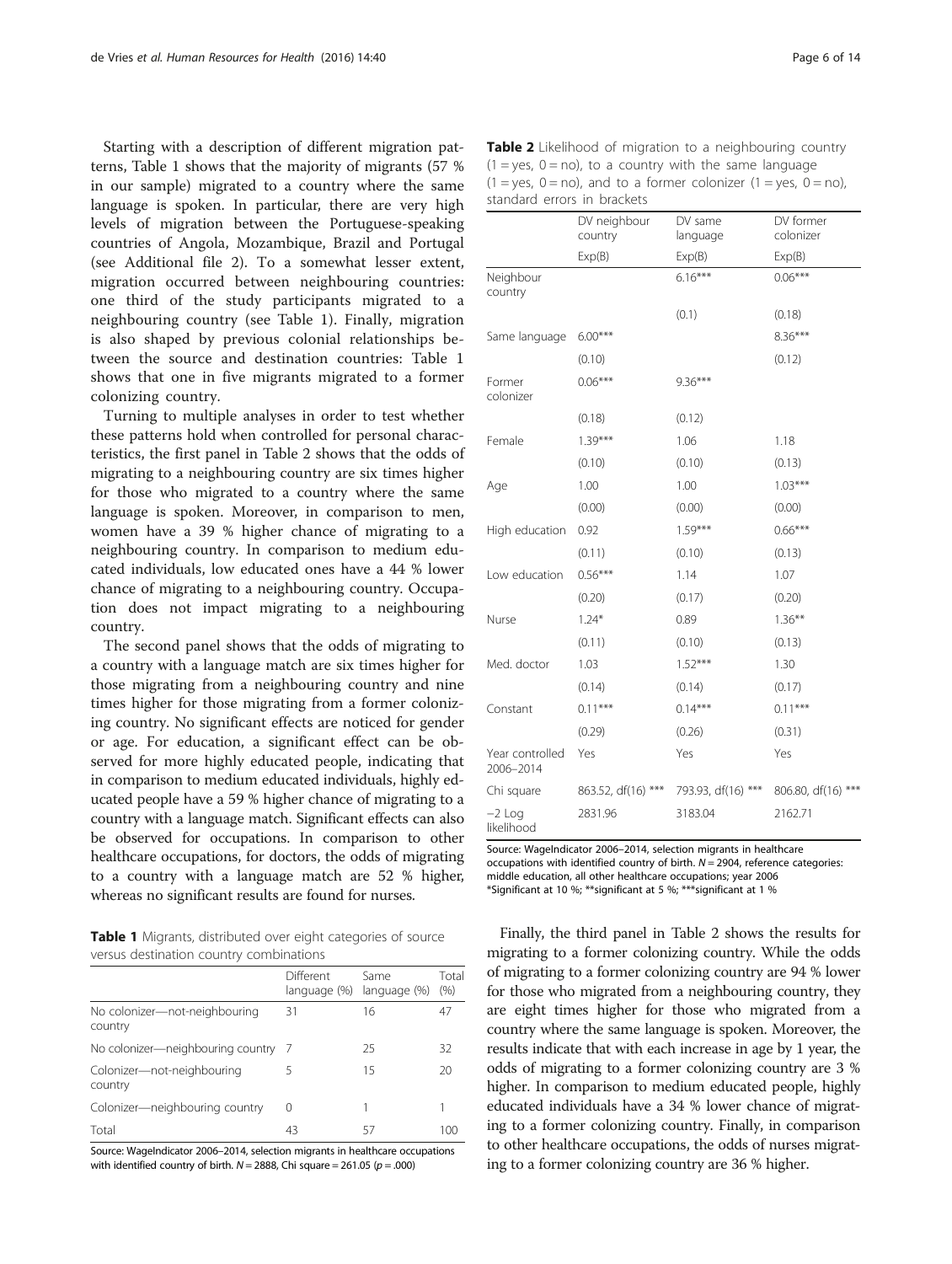In sum, migration has been shaped by language matches, neighbouring countries and former colonizing countries, but the migrants' characteristics differ. Whereas female migrants migrated more to neighbouring countries, age only shows a significant impact for former colonizing countries. The results further indicate that higher education motivates migration to a country where the same language is spoken, whereas the reverse holds for migration to former colonizing countries. Finally, with respect to the health workforce, nurses migrate more to neighbouring countries and former colonizing countries, whereas doctors are much more likely to migrate to countries that have a language match.

# Drivers of migration

To establish whether the 'best' workers migrate, we compared the outgoing migrants with non-migrating native workers from the same source countries for four African and five Latin American countries. The descriptive bivariate analysis in Additional file [4](#page-13-0) shows that the out-migrated healthcare workers are more often female in the Latin American countries, whereas no difference is found for the African countries. They are slightly older in both the African and the Latin American countries. No difference exists concerning the percentages of highly educated workers, but the percentage of low educated workers is higher for those out-migrated in the Latin American countries. Finally, both doctors and nurses (except the nurses in the Latin American countries) have more often migrated out of the country.

Using a multiple approach, Table 3 shows that the bivariate findings for gender are confirmed. The odds ratio of outmigration increases by more than 40 % for women in the Latin American countries. The bivariate findings for age are not confirmed, as age does not have a significant effect on outmigration. The bivariate findings for education are confirmed. Education has no significant effect on outmigration in the African countries, but in the Latin American countries, the odds ratio increases five times for the low educated healthcare workers. The bivariate findings for nurses and doctors are partly confirmed. In the case of the four African countries, no significant effect was found for doctors, but the odds ratio almost doubles for nurses compared to other healthcare occupations. In the Latin American countries, the reverse holds. The bivariate results are confirmed for the doctors, with the odds ratio nearly doubling. For nurses, however, the odds ratio for outmigration is not significantly different from that of the other healthcare occupations.

# Does migration 'pay off' in wages?

To find out whether migration pays off in different ways (wages, working hours and level of life satisfaction), we

|                           | 4 African countries | 5 LATAM countries |
|---------------------------|---------------------|-------------------|
|                           | Exp(B)              | Exp(B)            |
| Female                    | 0.83                | $1.42***$         |
|                           | (0.21)              | (0.24)            |
| Age                       | 1.02                | 1.01              |
|                           | (0.01)              | (0.00)            |
| High education            | 0.82                | 1.22              |
|                           | (0.23)              | (0.25)            |
| Low education             | 1.00                | $5.94***$         |
|                           | (0.72)              | (2.34)            |
| Nurse                     | $1.71*$             | 1.00              |
|                           | (0.46)              | (0.23)            |
| Med. doctor               | 1.52                | $2.02***$         |
|                           | (0.68)              | (0.43)            |
| Constant                  | $9.63***$           | $0.01***$         |
|                           | (7.09)              | (0.005)           |
| Year controlled 2006-2014 | Yes                 | Yes               |
| Wald Chi square           | 88.72, df(13)***    | 77.44, df(13)***  |
| -2 Log likelihood         | $-280.17$           | $-796.22$         |
| Number                    | 890                 | 6356              |

Source: WageIndicator 2006–2014, selection health workers born in four African countries (Angola, Kenya, South Africa and Zimbabwe) and in five Latin American countries (Argentina, Brazil, Chile, Colombia and Mexico). Reference categories: middle education, all other healthcare occupations, year 2006–2007 \*Significant at 10 %; \*\*significant at 5 %; \*\*\*significant at 1 %

reused the data on the four African and the five Latin American countries. Starting with the analyses for wages, Table [4](#page-8-0) model 1 shows that for both country groups, those who out-migrated have substantially higher wages (51 % for African and 65 % for Latin American countries) compared to those who remained in the country. Note that the income of self-employed workers in the sample was recoded to hourly wages. This effect remains when controlling for the variables age, gender, education, organization size and occupation, which also indicates that migration definitely pays off. In addition, model 2 shows that, as expected, on both continents wages increase significantly with age, higher education and a larger organization, and for doctors, whereas wages decrease significantly for women. No significant wage effect was found for nurses in both country groups. Finally, when looking at the effect of outmigration for particular health occupations, model 3 shows that particularly for nurses in the Latin American countries and the doctors, the positive effect of outmigration is reduced significantly.

In addition, we wanted to determine whether migration also pays off in terms of working hours; that is, to find

|  | Table 3 Likelihood of migrating out of the country for all      |  |  |
|--|-----------------------------------------------------------------|--|--|
|  | persons born in the country, robust standard errors in brackets |  |  |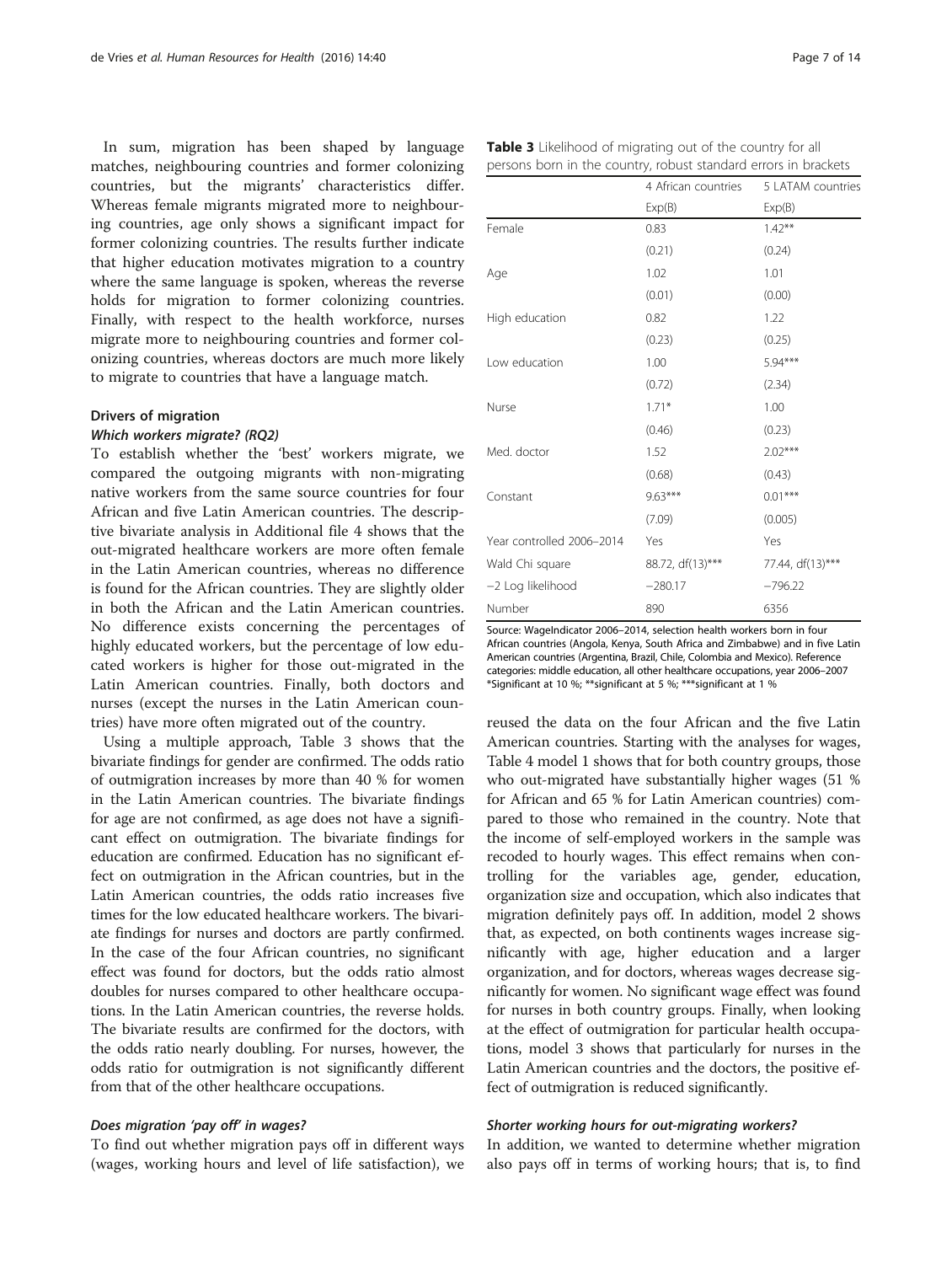|                           |           | 4 African countries |                |           | 5 Latin American countries |            |  |
|---------------------------|-----------|---------------------|----------------|-----------|----------------------------|------------|--|
|                           | M1        | M <sub>2</sub>      | M <sub>3</sub> | M1        | M <sub>2</sub>             | M3         |  |
| (Constant)                | $2.80***$ | 0.56                | 0.55           | $2.06***$ | 0.05                       | 0.07       |  |
|                           | (0.19)    | (0.44)              | (0.44)         | (0.38)    | (0.37)                     | (0.38)     |  |
| Migrated out of country   | $0.51***$ | $0.48***$           | $0.46***$      | $0.65***$ | $0.55***$                  | $0.75***$  |  |
|                           | (0.11)    | (0.10)              | (0.11)         | (0.09)    | (0.08)                     | (0.10)     |  |
| Female                    |           | $-0.11*$            | $-0.11*$       |           | $-0.16***$                 | $-0.16***$ |  |
|                           |           | (0.06)              | (0.06)         |           | (0.03)                     | (0.03)     |  |
| Age                       |           | $0.06***$           | $0.06***$      |           | $0.08***$                  | $0.07***$  |  |
|                           |           | (0.02)              | (0.02)         |           | (0.01)                     | (0.01)     |  |
| Age_sq                    |           | $0.00*$             | $0.00*$        |           | $0.00***$                  | $0.00***$  |  |
|                           |           | (0.00)              | (0.00)         |           | (0.00)                     | (0.00)     |  |
| High education            |           | $0.56***$           | $0.56***$      |           | $0.49***$                  | $0.49***$  |  |
|                           |           | (0.07)              | (0.07)         |           | (0.03)                     | (0.03)     |  |
| Low education             |           | $-0.01$             | $-0.10$        |           | 0.09                       | 0.07       |  |
|                           |           | (0.21)              | (0.21)         |           | (0.11)                     | (0.11)     |  |
| Log firm size             |           | $0.20***$           | $0.20***$      |           | $0.09***$                  | $0.09***$  |  |
|                           |           | (0.04)              | (0.04)         |           | (0.02)                     | (0.02)     |  |
| Nurse                     |           | $-0.10$             | $-0.14$        |           | 0.05                       | 0.06       |  |
|                           |           | (0.09)              | (0.10)         |           | (0.04)                     | (0.04)     |  |
| Med. doctor               |           | $0.27***$           | $0.30**$       |           | $0.54***$                  | $0.56***$  |  |
|                           |           | (0.13)              | (0.14)         |           | (0.04)                     | (0.04)     |  |
| Nurse*outmigration        |           |                     | 0.15           |           |                            | $-0.44*$   |  |
|                           |           |                     | (0.20)         |           |                            | (0.23)     |  |
| Med. doctor*outmigration  |           |                     | $-0.08$        |           |                            | $-0.68***$ |  |
|                           |           |                     | (0.29)         |           |                            | (0.20)     |  |
| Year controlled 2006-2014 | Yes       | Yes                 | Yes            |           | Yes                        | Yes        |  |
| R                         | 0.295     | 0.554               | 0.545          | 0.146     | 0.472                      | 0.474      |  |
| Number                    | 736       | 736                 | 736            | 5111      | 5111                       | 5111       |  |

<span id="page-8-0"></span>Table 4 OLS regression for log gross hourly wage, corrected for purchasing power parity (PPP), unstandardized coefficients, standard error in brackets

Source: WageIndicator 2006–2014, selection health workers born in four African countries (Angola, Kenya, South Africa and Zimbabwe) and in five Latin American countries (Argentina, Brazil, Chile, Colombia and Mexico). Reference categories: middle education, all other healthcare occupations, year 2006 \*Significant at 10 %; \*\*significant at 5 %; \*\*\*significant at 1 %

out whether out-migrating workers have shorter working hours compared to their peers who remained in the country. The results of the OLS regression presented in Table [5](#page-9-0) show that out-migrating health workers have substantially shorter working hours compared to their peers. In African countries, out-migrated workers work 7 h a week less than their peers who remained in the country, and in the Latin American countries they work almost 1.5 h less a week (see model 1). This effect remains significant even when controlling for sociodemographic variables (model 2). The model shows that women work fewer hours than men in African and Latin American countries and that the high educated work fewer hours in the Latin American countries. Model 2 also shows that independent of outmigration, doctors

work significantly longer hours compared to other healthcare workers in both the African and the Latin American countries, whereas nurses do so only in the Latin American countries. As for whether the observed reduction in working hours for out-migrants differs among health occupations, the results of model 3 show that outmigration seems to pay off in terms of reduced working hours for nurses in the African countries and for doctors in the Latin American countries.

Lastly, we wanted to know whether migration pays off other than in the form of monetary rewards or better working conditions by looking at the effect of outmigration on level of life satisfaction. The findings (model 1)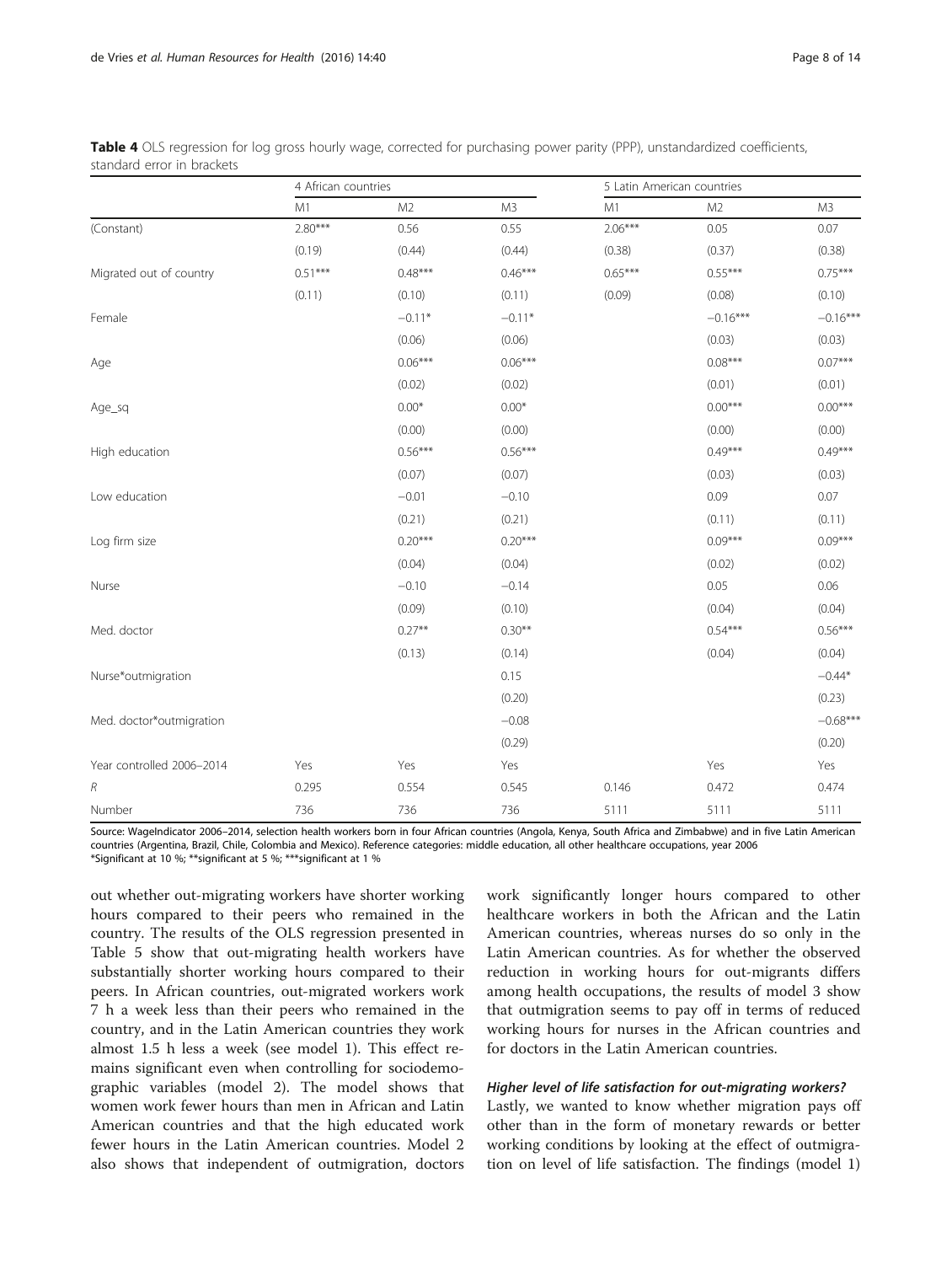|                           |            | 4 African countries |                |           | 5 Latin American countries |                |  |  |
|---------------------------|------------|---------------------|----------------|-----------|----------------------------|----------------|--|--|
|                           | M1         | M <sub>2</sub>      | M <sub>3</sub> | M1        | M <sub>2</sub>             | M <sub>3</sub> |  |  |
| (Constant)                | 46.14***   | 38.51***            | 38.88***       | 27.90***  | 31.42***                   | 31.23***       |  |  |
|                           | (2.28)     | (5.51)              | (5.50)         | (4.30)    | (4.73)                     | (4.75)         |  |  |
| Migrated out of country   | $-7.02***$ | $-7.21***$          | $-6.19***$     | $-1.40**$ | $-1.38$                    | $-0.27$        |  |  |
|                           | (1.24)     | (1.23)              | (1.37)         | (0.93)    | (0.93)                     | (1.14)         |  |  |
| Female                    |            | $-1.62**$           | $-1.61**$      |           | $-2.42***$                 | $-2.42***$     |  |  |
|                           |            | (0.81)              | (0.81)         |           | (0.31)                     | (0.31)         |  |  |
| Age                       |            | $0.46*$             | $0.48*$        |           | $-0.01$                    | $-0.01$        |  |  |
|                           |            | (0.28)              | (0.28)         |           | (0.11)                     | (0.11)         |  |  |
| Age_sq                    |            | $-0.01*$            | $-0.01**$      |           | 0.00                       | 0.00           |  |  |
|                           |            | (0.00)              | (0.00)         |           | (0.00)                     | (0.00)         |  |  |
| High education            |            | $-0.94$             | $-1.00$        |           | $-1.89***$                 | $-1.91***$     |  |  |
|                           |            | (0.90)              | (0.90)         |           | (0.35)                     | (0.35)         |  |  |
| Low education             |            | $-1.49$             | $-1.60$        |           | 1.64                       | 1.62           |  |  |
|                           |            | (2.69)              | (2.68)         |           | (1.37)                     | (1.37)         |  |  |
| Log firm size             |            | $0.78*$             | 0.75           |           | 0.10                       | 0.10           |  |  |
|                           |            | (0.47)              | (0.47)         |           | (0.20)                     | (0.20)         |  |  |
| Nurse                     |            | 0.64                | $2.24*$        |           | $1.44***$                  | $1.49***$      |  |  |
|                           |            | (1.07)              | (1.21)         |           | (0.45)                     | (0.45)         |  |  |
| Med. doctor               |            | $6.76***$           | $5.72***$      |           | $1.78***$                  | $1.94***$      |  |  |
|                           |            | (1.53)              | (1.72)         |           | (0.46)                     | (0.47)         |  |  |
| Nurse*outmigration        |            |                     | $-6.43***$     |           |                            | $-1.83$        |  |  |
|                           |            |                     | (2.45)         |           |                            | (2.69)         |  |  |
| Med. doctor*outmigration  |            |                     | 3.73           |           |                            | $-3.98*$       |  |  |
|                           |            |                     | (3.65)         |           |                            | (2.25)         |  |  |
| Year controlled 2006-2014 | Yes        | Yes                 | Yes            | Yes       | Yes                        | Yes            |  |  |
| R                         | 0.212      | 0.291               | 0.308          | 0.138     | 0.193                      | 0.194          |  |  |
| Number                    | 884        | 884                 | 884            | 6276      | 6276                       | 6276           |  |  |

<span id="page-9-0"></span>Table 5 OLS regression for working hours per week, unstandardized coefficients, standard error in brackets

Source: WageIndicator 2006–2014, selection health workers born in four African countries (Angola, Kenya, South Africa and Zimbabwe) and in five Latin American countries (Argentina, Brazil, Chile, Colombia and Mexico). Reference categories: middle education, all other healthcare occupations, year 2006 \*Significant at 10 %; \*\*significant at 5 %; \*\*\*significant at 1 %

in Table [6](#page-10-0) show that in both the African and the Latin American countries, out-migrated health workers report a significantly higher level of life satisfaction compared to their peers who remained in the country. This effect persists when controlling for other relevant personal characteristics (model 2). In this context it is interesting to note that independent of outmigration, highly educated individuals report a higher level of life satisfaction. In addition, working in a larger organization affects the level of life satisfaction positively in the African countries, and doctors in the Latin American countries report a higher level of life satisfaction compared to those in other healthcare occupations. With respect to whether outmigration pays off for particular health occupations (model 3), the results show that in the African countries out-migrated doctors report a higher level of life

satisfaction, whereas in the Latin American countries no significant effect was found.

In sum, concerning whether the most qualified workers migrate out of the country, the findings are mixed for the African and the Latin American countries. Even though no firm conclusions can be drawn from these analyses, the findings indicate that in the African countries, nurses as well as doctors more often out-migrate in comparison to other health workers, whereas this is the case only for doctors in the Latin American countries.

Concerning the drivers of migration, there is clear evidence that migration indeed pays off. The analyses have shown that in both country groups, out-migrated workers earn more and work fewer hours in the destination country compared to those who remained in the source country. These findings reflect the fact that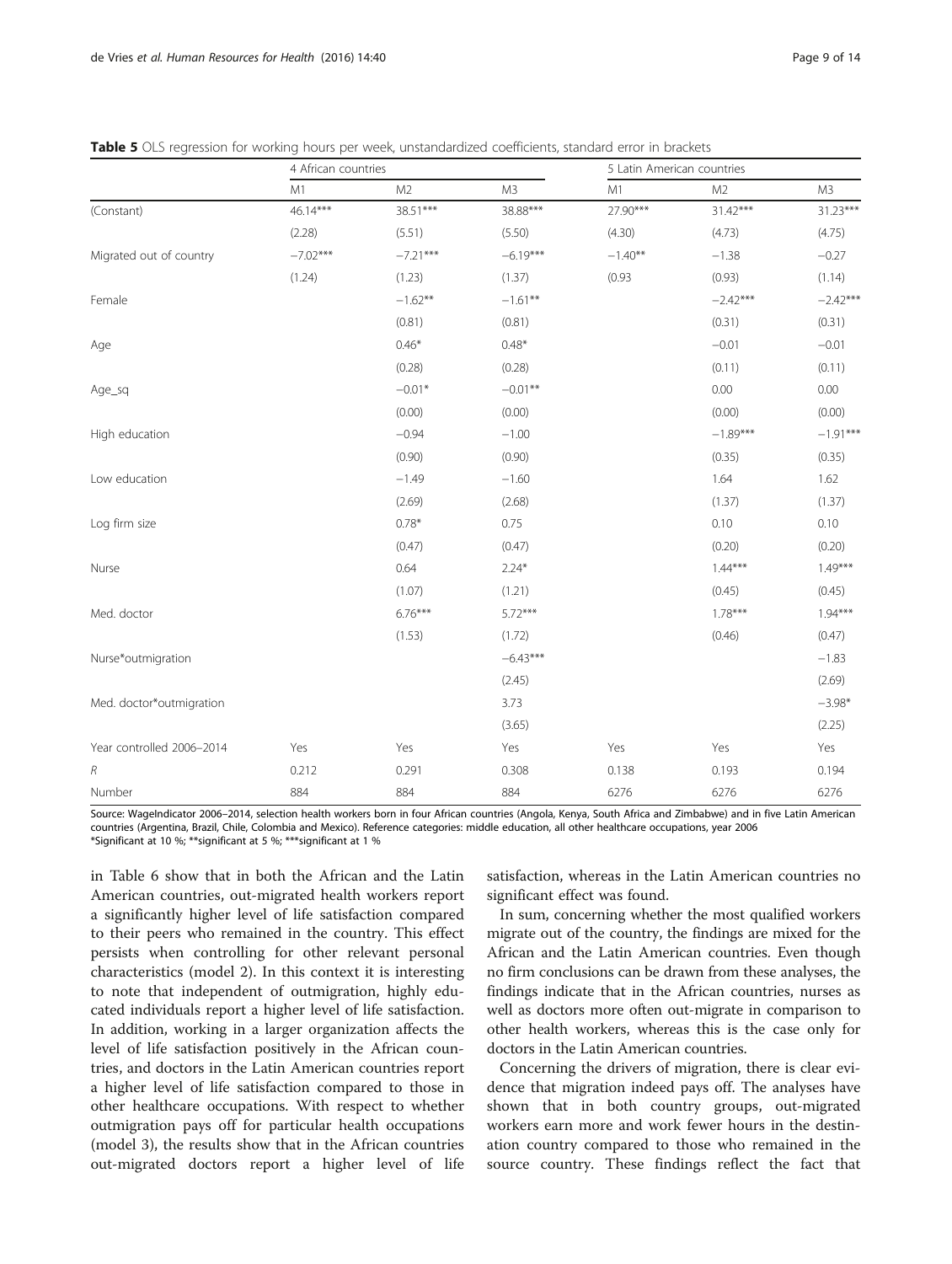|                           | 4 African countries |                |                | 5 Latin American countries |                |                |
|---------------------------|---------------------|----------------|----------------|----------------------------|----------------|----------------|
|                           | M1                  | M <sub>2</sub> | M <sub>3</sub> | M1                         | M <sub>2</sub> | M <sub>3</sub> |
| (Constant)                | $5.19***$           | $4.91***$      | $4.78***$      | $7.46***$                  | 7.98***        | 7.85***        |
|                           | (0.49)              | (1.17)         | (1.17)         | (0.78)                     | (0.86)         | (0.87)         |
| Migrated out of country   | $0.56***$           | $0.54***$      | 0.47           | $0.66***$                  | $0.64***$      | $0.71***$      |
|                           | (0.27)              | (0.27)         | (0.30)         | (0.17)                     | (0.17)         | (0.21)         |
| Female                    |                     | 0.07           | 0.08           |                            | $-0.26***$     | $-0.26***$     |
|                           |                     | (0.17)         | (0.17)         |                            | (0.06)         | (0.06)         |
| Age                       |                     | $-0.07$        | $-0.07$        |                            | $-0.03$        | $-0.03$        |
|                           |                     | (0.06)         | (0.06)         |                            | (0.02)         | (0.02)         |
| Age_sq                    |                     | $0.00*$        | $0.00*$        |                            | $0.00*$        | 0.00           |
|                           |                     | (0.00)         | (0.00)         |                            | (0.00)         | (0.00)         |
| High education            |                     | $0.72***$      | $0.71***$      |                            | $0.23***$      | $0.23***$      |
|                           |                     | (0.19)         | (0.19)         |                            | (0.07)         | (0.07)         |
| Low education             |                     | 0.08           | 0.07           |                            | $-0.31$        | $-0.30$        |
|                           |                     | (0.61)         | (0.61)         |                            | (0.25)         | (0.25)         |
| Log firm size             |                     | $0.32***$      | $0.32***$      |                            | $-0.01$        | $-0.01$        |
|                           |                     | (0.10)         | (0.10)         |                            | (0.04)         | (0.04)         |
| Nurse                     |                     | $-0.27$        | $-0.18$        |                            | 0.07           | 0.06           |
|                           |                     | (0.22)         | (0.25)         |                            | (0.08)         | (0.08)         |
| Med. doctor               |                     | $-0.05$        | $-0.41$        |                            | $0.25***$      | $0.28***$      |
|                           |                     | (0.32)         | (0.36)         |                            | (0.09)         | (0.09)         |
| Nurse*outmigration        |                     |                | $-0.31$        |                            |                | 0.39           |
|                           |                     |                | (0.53)         |                            |                | (0.51)         |
| Med. doctor*outmigration  |                     |                | $1.71***$      |                            |                | $-0.54$        |
|                           |                     |                | (0.78)         |                            |                | (0.41)         |
| Year controlled 2006-2014 | Yes                 | Yes            | Yes            | Yes                        | Yes            | Yes            |
| $\boldsymbol{R}$          | 0.198               | 0.305          | 0.316          | 0.176                      | 0.205          | 0.206          |
| Number                    | 841                 | 841            | 841            | 6095                       | 6095           | 6095           |

<span id="page-10-0"></span>Table 6 OLS regression for satisfaction with life as a whole: 1 = dissatisfied–10 = satisfied, unstandardized coefficients, standard error in brackets

Source: WageIndicator 2006–2014, selection health workers born in four African countries (Angola, Kenya, South Africa and Zimbabwe) and in five Latin American countries (Argentina, Brazil, Chile, Colombia and Mexico). Reference categories: middle education, all other healthcare occupations

\*Significant at 10 %; \*\*significant at 5 %; \*\*\*significant at 1 %

median wages are higher and working hours shorter in developed countries compared to developing countries [[53\]](#page-14-0). The findings show that out-migrated workers reported a higher level of life satisfaction compared to the healthcare workers who remained in the country. In the framework of these analyses, however, we cannot draw firm conclusions with respect to the drivers related to the labour market tightness in the source or destination countries. This is due to data limitations, which hinder our ability to draw any information about labour supply relative to demand. Hence, when interpreting the above results, it may well be that labour market scarcity in the host countries is a main underlying driver or that, vice versa, this could be a result of oversupply of labour in the home countries.

Working life outcomes of migrants in destination countries To examine whether migrant health workers are discriminated against in the destination countries compared to native health workers, we explored three types of discrimination, namely whether migrants work in occupations with a lower status, whether they work for lower wages and whether they have a lower level of life satisfaction. As indicated in the '[Operationalization and](#page-4-0) [analytical strategy](#page-4-0)' section, we applied several multilevel random intercept models using the same variable as in the other analyses. In model 1, we first tested whether we could detect differences between migrants and nonmigrants in the host countries, while model 2 controlled for several sociodemographic characteristics to test whether the 'migration effect' remains. In model 3, we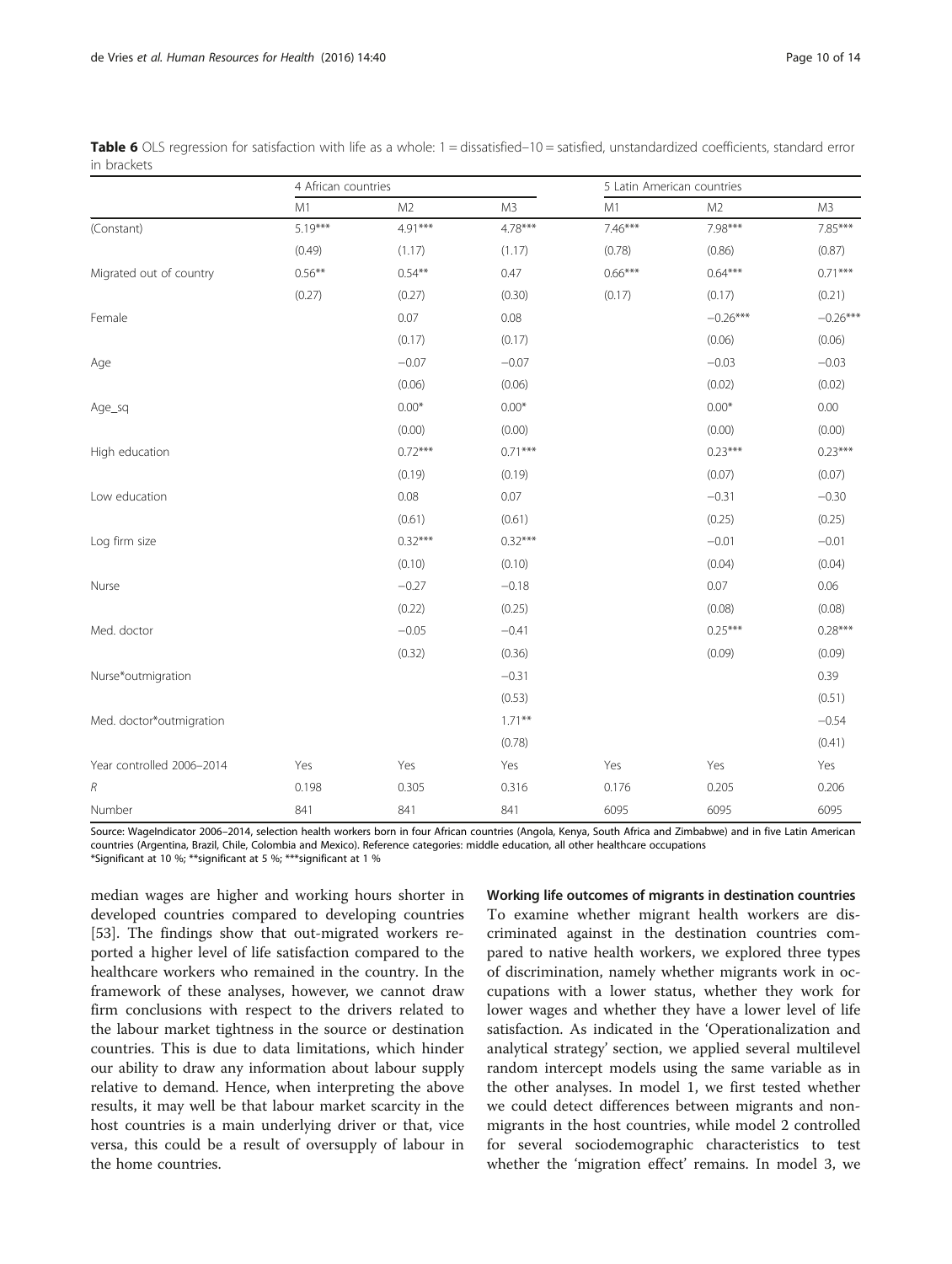established whether a particular group of health workers (nurses or doctors) are affected by discrimination by testing an interaction model.

Starting with the first set of models, we examined whether migrants are more likely than native workers to suffer occupational downward mobility. Table [7](#page-12-0) shows that, contrary to our expectations, migrant health workers have a slightly higher occupational status than native workers (model 1). However, once controlled for personal characteristics, the effect becomes smaller and non-significant (model 2) and is mainly explained by higher education and medical doctor status. With respect to the interaction between being a migrant and particular health occupations, no significant effect was found for migrants in these occupational groups.

Regarding whether migrants receive lower wages than native workers, the results are rather surprising, as there seems to be a small wage premium for migrant health workers (model 1). Again, this effect is reduced once it is controlled for personal characteristics, but it remains significant (model 2). In addition, model 2 shows a negative wage effect for females and low educated workers, whereas a positive wage effect can be observed for age, higher education, organization size and being a doctor. Finally, testing whether particular migrant health workers receive lower wages, the interaction model (model 3) shows that the positive migration premium is significantly reduced for migrant nurses.

We were also interested in whether migrants experience a lower level of life satisfaction in comparison to native workers; the results shown in Table [7](#page-12-0) confirmed our expectations. Model 1 shows that migrants experience on average a lower level of life satisfaction. This effect remains after including relevant personal characteristics (model 2). In addition, this model also indicates that independent of migration, older people, nurses and those who are lower educated reported being less satisfied with their lives. In contrast, being higher educated, working in a larger organization or being a doctor increases the level of life satisfaction. No significant effect was found for gender. In the last model, we again tested whether the negative life satisfaction effect for migrants differs for particular groups of healthcare occupations. The results of model 3 show that this is indeed the case for doctors, who feel a reduced negative 'migrant effect'.

In sum, these analyses have provided some interesting insights into the labour market situation of migrant health workers in host countries. Contrary to our expectations, we did not detect discrimination against migrants with respect to wages and occupational status. In fact, there seems to be a small wage premium for the group of migrants in other healthcare occupations, which is smaller in the case of migrant nurses. The only

obvious drawback to being a migrant health worker is a lower level of life satisfaction. However, this does not apply to all groups of migrants, as doctors reported a slightly higher level of life satisfaction.

# Discussion and conclusions

This study focused on the global migration patterns of health workers, what drove them to migrate and the discriminatory practices they encountered. The aim was to establish whether the WageIndicator dataset could help us answer the question whether migration actually pays off.

In this context, three research questions were addressed. In order to understand the migration patterns of health workers (RQ1), we analysed whether migration is mainly shaped by language matches, neighbouring countries or former colonial relationships. Our findings confirm existing literature suggesting that migration is indeed related to the above factors. The majority of migrants (57 %) had migrated to a country where the same language is spoken, a third (33 %) had migrated to a neighbouring country and one in five (21 %) had migrated to a former colonizing country. We also found that whereas female migrants tend to move to neighbouring countries, age only has a significant effect on having migrated to former colonizing countries, indicating that older migrants are more likely to move to former colonizing countries. This outcome may be only partly explained by the proposition made by Bach [[7, 41\]](#page-14-0), namely that globalization is loosening traditional ties for younger generations. Because our results indicate that particularly higher education matters for migration, we observe that highly educated migrants are more likely to have migrated to countries that have a language match rather than to neighbouring countries. We believe that this pattern points at the larger number of migratory options that more highly educated people enjoy—options that go beyond the relatively easier to access established routes of neighbouring countries, or even former colonizing countries. This is also reflected in our finding that with respect to the health workforce, nurses are more likely to migrate to neighbouring countries and to former colonizing countries, and not so much to countries where the same language is spoken, whereas doctors are more likely to migrate to countries that have a language match. This suggests that not all migratory routes are of equal status.

In order to better understand the underlying drivers of migration and whether migration pays off (RQ2), we first examined who is actually migrating. We did so by comparing the personal characteristics of migrants with those of workers in their respective source countries. Second, we looked at whether migration pays off by comparing migrants' wages, working hours and level of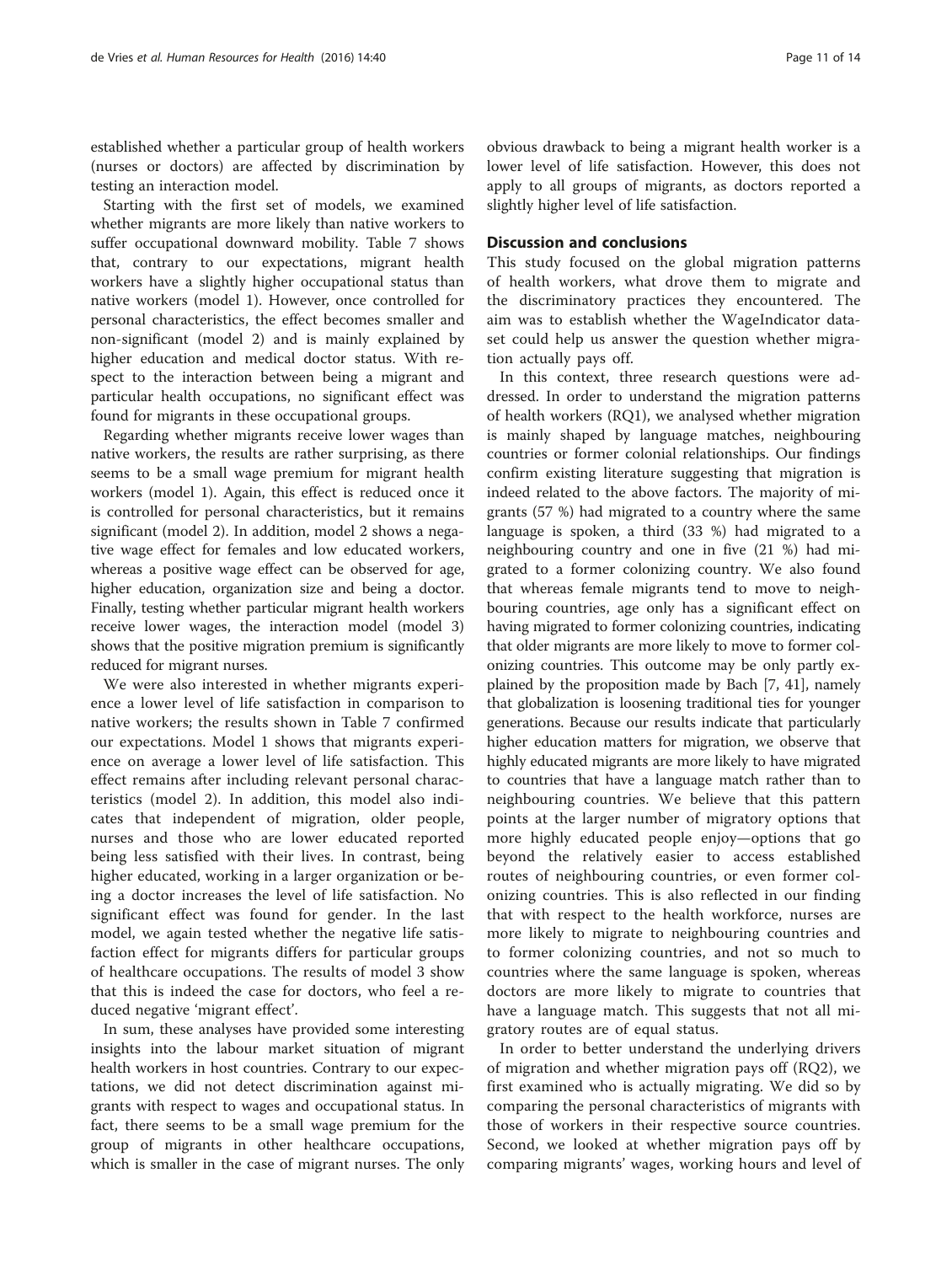|                         | Socio-economic status of occupation |                |              | Log hourly wage in PPP |                |              | Satisfaction with life |                |              |
|-------------------------|-------------------------------------|----------------|--------------|------------------------|----------------|--------------|------------------------|----------------|--------------|
|                         | M1                                  | M <sub>2</sub> | M3           | M1                     | M <sub>2</sub> | M3           | M1                     | M <sub>2</sub> | M3           |
| (Constant)              | 59.02***                            | 52.97***       | 52.97***     | $2.14***$              | $0.70***$      | $0.70***$    | $6.44***$              | $7.34***$      | $7.34***$    |
|                         | (1.00)                              | (0.91)         | (0.91)       | (0.11)                 | (0.13)         | (0.13)       | (0.17)                 | (0.23)         | (0.23)       |
| Migrant                 | $1.60***$                           | 0.16           | 0.24         | $0.06***$              | $0.03*$        | $0.05***$    | $-0.09*$               | $-0.08*$       | $-0.15***$   |
|                         | (0.34)                              | (0.23)         | (0.28)       | (0.02)                 | (0.01)         | (0.02)       | (0.04)                 | (0.04)         | (0.05)       |
| Female                  |                                     | $-2.66***$     | $-2.66***$   |                        | $-0.13***$     | $-0.13***$   |                        | $-0.05$        | $-0.05$      |
|                         |                                     | (0.13)         | (0.13)       |                        | (0.008)        | (0.008)      |                        | (0.02)         | (0.02)       |
| Age                     |                                     | $-0.04$        | $-0.04$      |                        | $0.05***$      | $0.05***$    |                        | $-0.06***$     | $-0.06***$   |
|                         |                                     | (0.04)         | (0.04)       |                        | (0.003)        | (0.003)      |                        | (0.008)        | (0.008)      |
| Age_sq                  |                                     | 0.0003         | 0.0003       |                        | $-0.0005***$   | $-0.0005***$ |                        | $0.0007***$    | $0.0007***$  |
|                         |                                     | (0.0005)       | (0.0005)     |                        | (0.00)         | (0.00)       |                        | (0.00)         | (0.00)       |
| High education          |                                     | $8.22***$      | $8.22***$    |                        | $0.27***$      | $0.27***$    |                        | $0.21***$      | $0.21***$    |
|                         |                                     | (0.14)         | (0.14)       |                        | (0.009)        | (0.009)      |                        | (0.03)         | (0.03)       |
| Low education           |                                     | $-3.27***$     | $-3.27***$   |                        | $-0.13***$     | $-0.13***$   |                        | $-0.10***$     | $-0.10**$    |
|                         |                                     | (0.19)         | (0.19)       |                        | (0.01)         | (0.01)       |                        | (0.04)         | (0.04)       |
| Log firm size           |                                     | $-0.39***$     | $-0.38***$   |                        | $0.07***$      | $0.07***$    |                        | $0.05***$      | $0.05***$    |
|                         |                                     | (0.08)         | (0.08)       |                        | (0.005)        | (0.005)      |                        | (0.02)         | (0.02)       |
| Nurse                   |                                     | $-7.96***$     | $-7.95***$   |                        | $-0.01$        | $-0.006$     |                        | $-0.05***$     | $-0.06**$    |
|                         |                                     | (0.14)         | (0.15)       |                        | (0.009)        | (0.009)      |                        | (0.03)         | (0.03)       |
| Med. doctor             |                                     | 32.45***       | 32.49***     |                        | $0.32***$      | $0.32***$    |                        | $0.12***$      | $0.10***$    |
|                         |                                     | (0.22)         | (0.23)       |                        | (0.01)         | (0.01)       |                        | (0.04)         | (0.04)       |
| Migrant*Nurse           |                                     |                | $-0.14$      |                        |                | $-0.07*$     |                        |                | 0.12         |
|                         |                                     |                | (0.53)       |                        |                | (0.03)       |                        |                | (0.10)       |
| Migrant*Med. doctor     |                                     |                | $-0.41$      |                        |                | $-0.03$      |                        |                | $0.26*$      |
|                         |                                     |                | (0.71)       |                        |                | (0.04)       |                        |                | (0.13)       |
| Survey year (2006-2014) | Yes                                 | Yes            | Yes          | Yes                    | Yes            | Yes          | Yes                    | Yes            | Yes          |
| Sigma_u                 | 4.97 (0.66)                         | 1.88(0.26)     | 1.88(0.26)   | 0.62(0.08)             | 0.65(0.08)     | 0.65(0.08)   | 0.91(0.12)             | 0.94(0.12)     | 0.94(0.12)   |
| Sigma_e                 | 15.78 (0.06)                        | 10.50 (0.04)   | 10.50 (0.04) | 0.69(0.003)            | 0.64(0.002)    | 0.64(0.002)  | 1.93 (0.007)           | 1.92(0.007)    | 1.92 (0.007) |
| Rho                     | 0.09(0.02)                          | 0.03(0.008)    | 0.03(0.008)  | 0.45(0.06)             | 0.51(0.06)     | 0.51(0.06)   | 0.18(0.04)             | 0.19(0.04)     | 0.19(0.04)   |

<span id="page-12-0"></span>Table 7 Multilevel random intercept analysis for socio-economic status of occupation, log hourly wage and life satisfaction, standard errors in brackets

Source: WageIndicator 2006-2014, selection healthcare workers, N = 33,765 (individual level), N = 31 (country level), reference categories: middle education, all other healthcare occupations; all models are controlled for survey year (2006 as the ref. category)

\*Significant at 10 %; \*\*significant at 5 %; \*\*\*significant at 1 %

life satisfaction with those of workers in the respective source countries. To answer these questions, we focused on a selected set of countries for which we had enough observations, namely four African and five Latin American countries. With respect to the question 'Who actually migrates?', the findings are less outspoken and mixed for the different country groups. Overall, the results show that in the African countries, nurses more often out-migrate in comparison to other health workers, whereas this is the case only for doctors in the Latin American countries. Contrary to some studies, we did not find evidence that those who migrate are mostly male [[10, 38](#page-14-0)]. Instead, we found that in the Latin American countries they are more likely to be

female. Concerning the pay off of migration, we found clear positive evidence. In both country groups, outmigrated workers earn more than their peers who remained in the home country, and they also work fewer hours in the host country. For the Latin American countries, it was also found that out-migrated workers reported a higher level of life satisfaction compared to the healthcare workers who remained in the country. Considering the difference in levels of economic development between these two regions, the more positive result for Latin American countries does not contradict the suggestion made by some scholars that the benefits migrants accrue may be relative to the level of development of the source countries [\[36](#page-14-0), [39](#page-14-0)].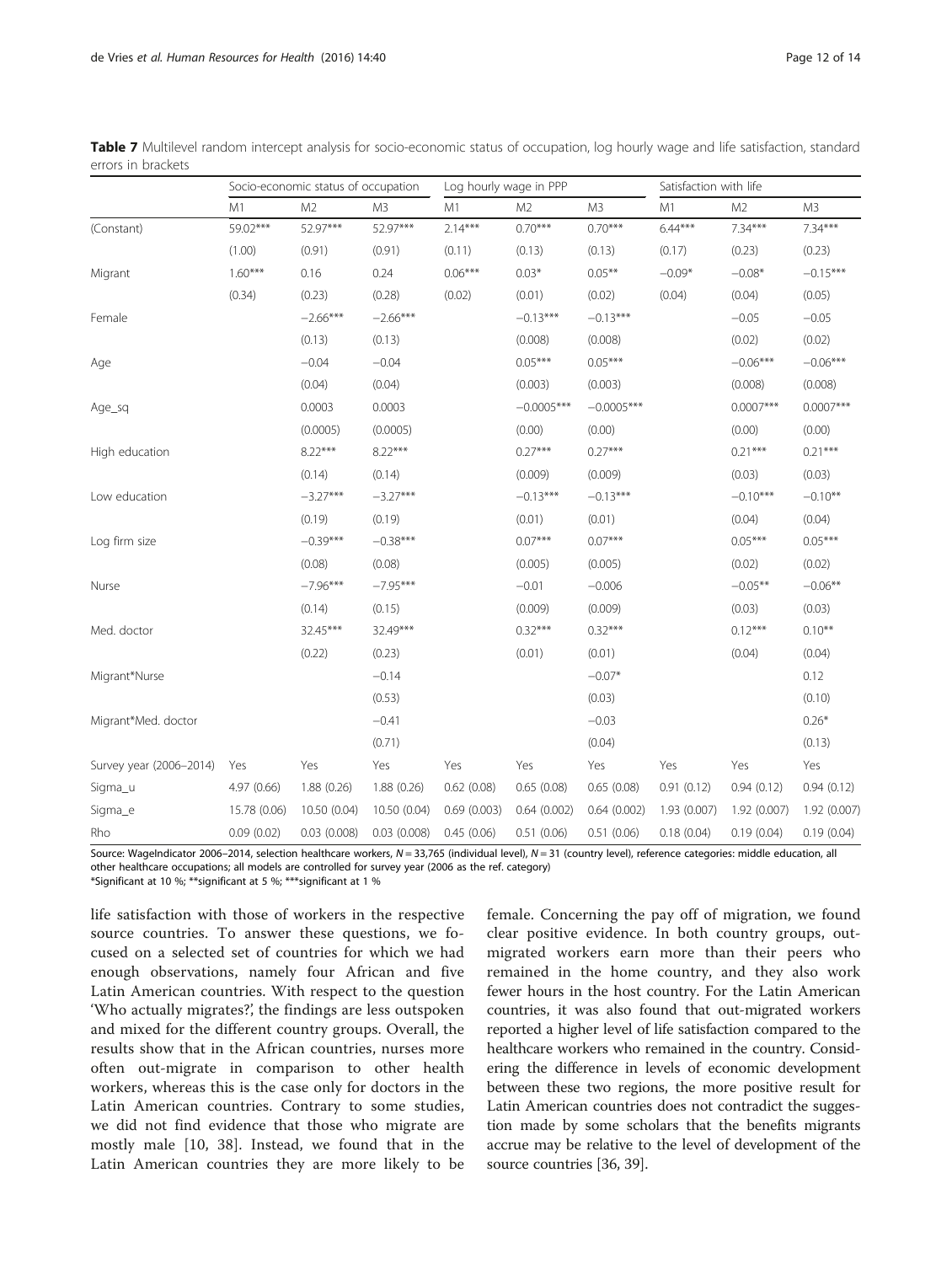<span id="page-13-0"></span>Finally, to complete the picture of the working and living condition of migrants, we also explored whether migrant health workers faced discrimination in comparison to native workers in terms of lower occupational status and wages in their destination countries, and whether they were less satisfied with their lives (RQ3). Our analyses provided some interesting insights. Contrary to our expectations that only the most elite migrants end up having a positive experience, we did not detect any forms of discrimination against migrants with respect to wages and occupational status. In fact, there seems to be a small wage premium for the group of migrants in other healthcare occupations. However, we also found that this premium is significantly less for migrant nurses. Furthermore, an obvious drawback to being a migrant health worker is the reported lower level of life satisfaction. That this outcome does not apply to all groups of migrants to the same extent (particularly migrant doctors report having a higher level of life satisfaction) does not allay the concern in qualitative literature regarding the challenges faced by nurses in destination countries. In fact, these findings point at an important difference in impact on both wage premiums and quality of life between these two cadres.

Overall, these findings lead to the conclusion that when looking at the WageIndicator dataset, the chances of migrating appear higher through care chains, including neighbouring countries with colonial and linguistic ties. Moreover, migration does seem to pay off in terms of work and labour conditions: in comparison with their non-migratory peers, migrants have higher wages and shorter working hours. Of importance is that we did not find overall evidence of downward occupational mobility and wage discrimination, although we did see a lower impact on nurses than on doctors.

Although these results are generally positive, we are aware of the differences in the accrued benefits between cadres, in particular the higher benefits accrued by doctors compared to nurses, and by migrants from more developed Latin American countries compared to those from African countries. These differences are also reflected in the different migratory routes taken. There is thus a need for more research, for instance on the impact of cultural and language competence. For example, to what extent are these patterns found in other regions of the world? And how do different migratory routes influence patterns of differentiation?

Finally, our results might be related to the characteristics of the dataset and the migrants represented therein. First, we could not model positive selectivity in this study, and this is a limitation. After all, an obvious explanation for the positive findings on wages and benefits may be related to the selective process of international migration. After all, doctors who go abroad to work

speak foreign languages better, and they may be the best in their professions. Another limitation of this study is that it focused only on foreign-born migrant health workers, to the exclusion of other migrants who may be of equal relevance to the questions asked, in particular health workers born in the country of survey yet foreign trained or with a foreign or dual nationality. Both of these categories may to some extent overlap with the category of foreign-born respondents in this study. Moreover, we were not able to establish the individual participants' length of residence in the country of birth. We do, however, believe that the category 'foreign-born' is one of the strongest distinguishing markers of difference among these three categories. Because of these limitations, our findings should be regarded as exploratory rather than representative.

## Additional files

[Additional file 1:](dx.doi.org/10.1186/s12960-016-0136-5) Distribution of 20 health care occupations over the total sample. (DOCX 17 kb)

[Additional file 2:](dx.doi.org/10.1186/s12960-016-0136-5) a: Sample size by country, percentage migrants among health workers and most frequently mentioned migrants' source countries. b: Sample size by year of survey. (DOCX 24 kb)

[Additional file 3:](dx.doi.org/10.1186/s12960-016-0136-5) Job titles classified as DOCTORS and job titles classified as NURSES with sample sizes. (DOCX 15 kb)

[Additional file 4:](dx.doi.org/10.1186/s12960-016-0136-5) Means of personal characteristics of health workers born in 4 African countries and 5 Latin American countries. (DOCX 18 kb)

#### Acknowledgements

This article builds on research work done using the WageIndicator web survey on work and wages [\(www.wageindicator.org\)](http://www.wageindicator.org). The authors should like to acknowledge the contribution of WEBDATANET, a European network for web-based data collection (COST Action IS1004, [http://webdatanet.cbs.dk/\)](http://webdatanet.cbs.dk/). The authors thank the UvA language service for copy-editing, and Pablo de Pedraza for the Spanish abstract.

#### Authors' contributions

DdV contributed to the literature review and the conclusions, SS and KT conducted the analyses of the survey data, and SS and KT contributed to the formulation of the hypotheses. All authors supported the design of the paper, and reviewed and approved the final manuscript.

#### Authors' information

Daniel H. de Vries is an assistant professor at the Department of Anthropology of the University of Amsterdam and is affiliated with the Center for Social Science and Global Health. He was previously Research & Evaluation Manager for USAID's Capacity Project, a human resources manager for health strengthening project.

Stephanie Steinmetz is an assistant professor at the Department of Sociology of the University of Amsterdam and an affiliated senior researcher at the Amsterdam Institute for Advanced Labour Studies. Her main research interests are web survey methodology, gender inequalities, comparative labour market research and quantitative research methods.

Kea G. Tijdens is a research coordinator at Amsterdam Institute for Advanced Labour Studies at the University of Amsterdam, and a professor of Women and Work at the Department of Sociology, Erasmus University Rotterdam. She is the scientific coordinator of the continuous WageIndicator web survey on work and wages. Her research interests are wage setting processes, working time and occupations.

#### Competing interests

The authors declare that they have no competing interests.